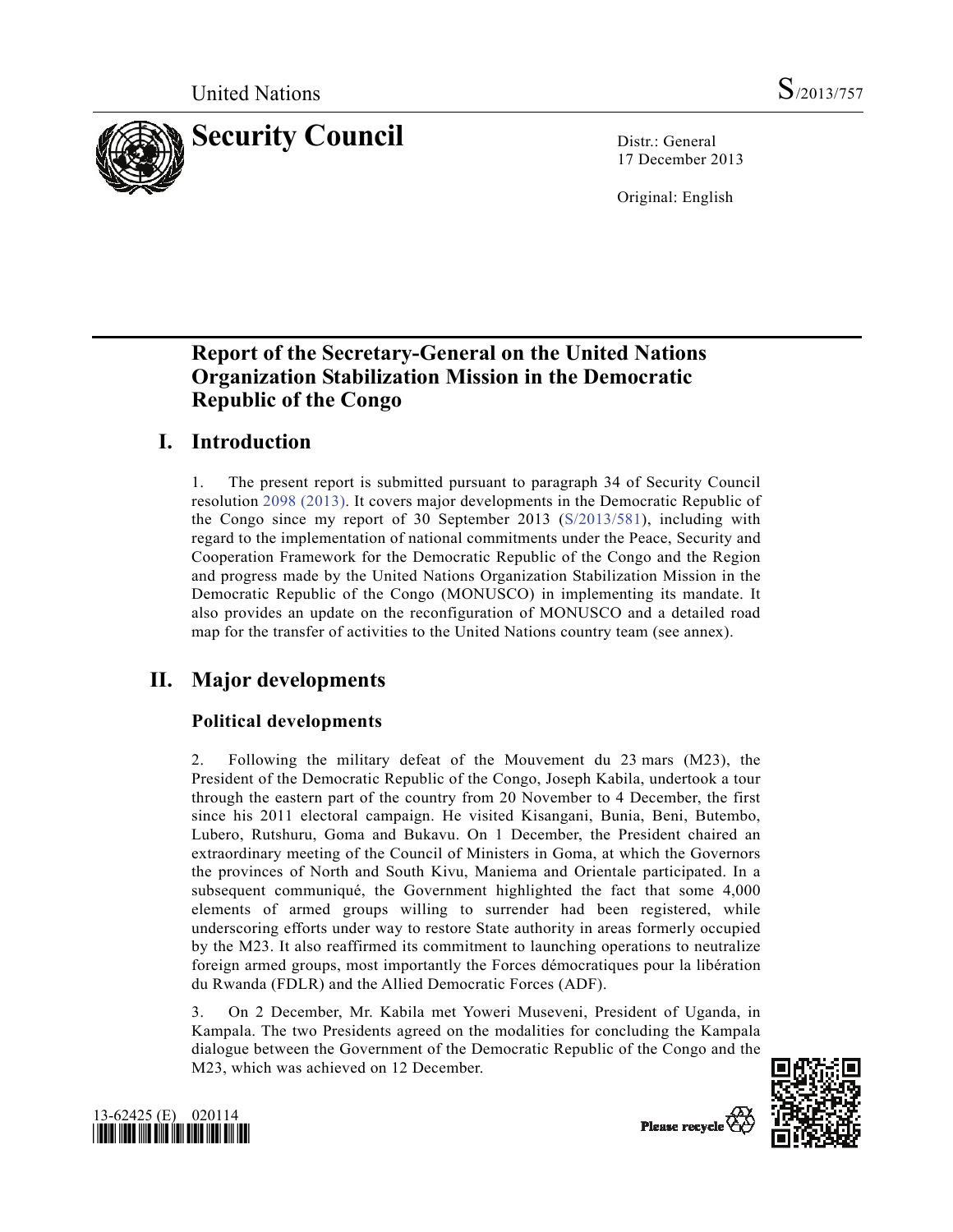4. Before these events, Mr. Kabila presided over the closing ceremony of the national consultations on 5 October in Kinshasa. The co-chairs, Aubin Minaku, Speaker of the National Assembly, and Léon Kengo wa Dondo, Speaker of the Senate, presented the report, containing 679 recommendations on essential reforms and other government initiatives. The recommendations had been endorsed by the 800 delegates participating in the consultations process, which had formally begun on 7 September.

5. On 23 October, Mr. Kabila presented the recommendations to the two Houses of Parliament. The joint session was attended by the President of the Congo, Denis Sassou Nguesso, and the Chair of the African Union Commission, Nkosazana Dlamimi-Zuma. In his address, Mr. Kabila announced the formation of a government of national unity. On the same day, the President signed a decree establishing a national follow-up committee to monitor the implementation of the recommendations.

6. In response to a request by the International Criminal Court, on 25 November, the Congolese authorities in Kinshasa arrested Fidèle Babala, the Deputy Secretary-General of the opposition party le Mouvement de libération du Congo (MLC) and member of Parliament. In protest, the MLC parliamentary group boycotted the sessions of the National Assembly the following week.

## **Progress on implementation of national commitments under the Peace, Security and Cooperation Framework for the Democratic Republic of the Congo and the Region**

#### **Security sector reform**

7. Efforts to enhance the capacity of the Forces armées de la République démocratique du Congo (FARDC) continued, including the establishment of a rapid reaction force. MONUSCO provided training and mentoring support to 47 Congolese army instructors who are part of the tactical training centre (Centre d'entraînement tactique de bataillons) in Kisangani. MONUSCO is also finalizing the creation of a training team to support the training and mentoring of instructors in the Congolese armed forces.

8. MONUSCO continued to advocate for the finalization of a draft programmatic law for the defence sector. This law will define a national defence strategy and priorities, including resources and timelines.

9. The five-year programmatic law on police reform for the period 2014-2017 was adopted by the Senate on 5 November and subsequently transmitted to the National Assembly. This law provides the legal framework for implementing reform activities and the annual budgeting for police reforms. The priority reform activities include establishing criteria for recruitment and promotion, salary scales and retirement arrangements for police officers. With MONUSCO support, draft decrees for the organization and functioning of provincial commissariats, territorial and local police units, as well as the Inspectorate General of the Congolese national police, were prepared.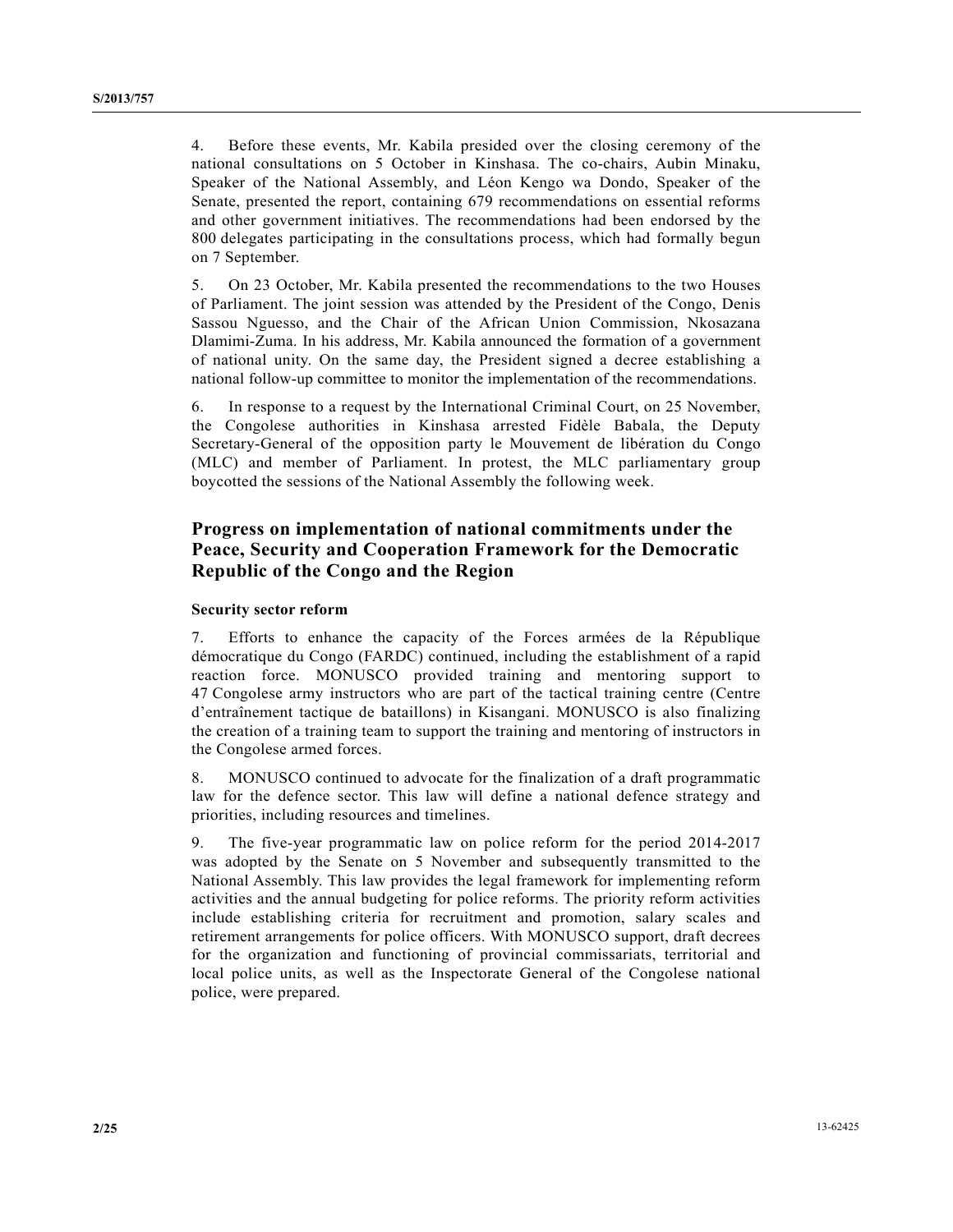#### **Consolidation of State authority**

10. With the end of the M23 rebellion, central and provincial authorities began taking steps to restore State authority in areas previously controlled by the armed group. The Rutshuru territorial administration and chefs de service were redeployed by the Governor of North Kivu. By the end of November, approximately 850 national police officers had been deployed to Rutshuru and Nyirangongo territories with MONUSCO support, while three judges had been deployed to reopen the tribunal de paix in Rutshuru. MONUSCO is assisting the local authorities in conducting a needs assessment. On 4 December, the Vice-Governor of North Kivu presided over the reopening of the Bunagana border post, which had been closed since November 2012. The Governor of the Ugandan province of Kasese attended the event. Subsequently, 63 border police were deployed to border posts in the Bunagana area.

11. In the light of the urgent situation in certain areas of North Kivu, the Government, during its extraordinary session on 1 December in Goma, adopted a minimal emergency programme to be implemented immediately, covering certain humanitarian needs, basic services, agriculture, justice and inter-communal reconciliation.

#### **Decentralization**

12. In his 23 October address, Mr. Kabila emphasized the need for the gradual implementation of constitutional provisions on the territorial division of the country's 11 provinces into 26 provinces, and pledged to complete the legal framework for the decentralization process. The Government held a national workshop from 5 to 7 November to endorse the road map for the period 2013-2017 outlining steps towards the transfer of financial resources and the deployment of administrative personnel from the central Government to the provincial and territorial administrations, including the finalization of the legal framework and transfer of resources. A national sensitization campaign on the decentralization process concluded on 5 November.

#### **Structural reforms of government institutions, including financial reforms**

13. The Government took additional steps to further governance reforms. On 28 October, the Council of Ministers adopted legislation setting out accounting standards to improve the legal and institutional framework for public finances. On 31 October, Mr. Kabila promulgated the law establishing the National Council for Economic and Social Affairs. Besides serving as a technical and advisory body to the President, the Government and Parliament, the Council will provide a forum for the presentation by civil society of its views on Government policies.

14. The promulgation of the law on the Constitutional Court on 15 October was a milestone in the establishment of the three high courts provided for in the 2006 Constitution. The Constitutional Court will rule on the constitutionality of laws and treaties; adjudicate electoral disputes for presidential and legislative elections; and serve as the jurisdiction for prosecution of the President and the Prime Minister.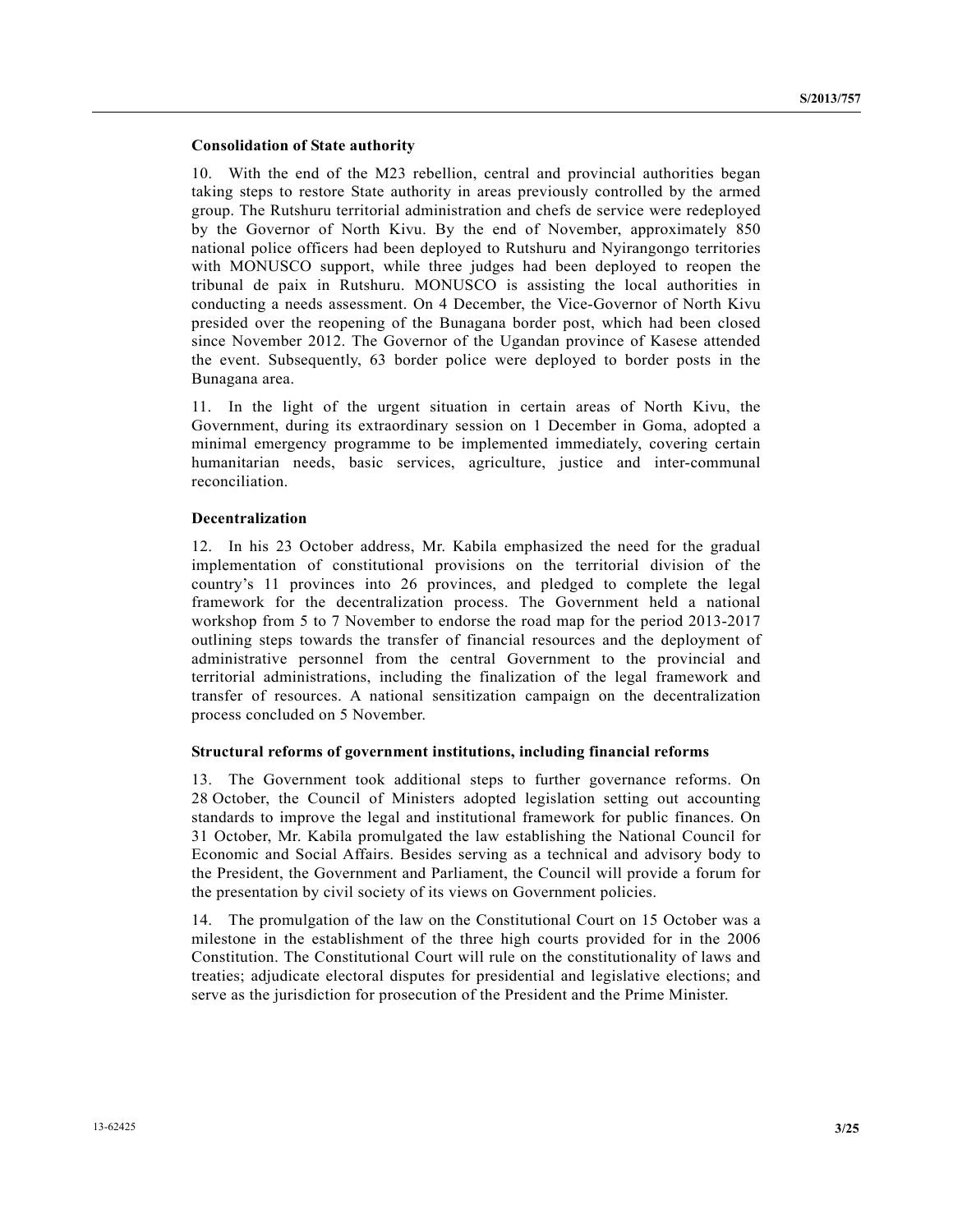#### **Reconciliation, tolerance and democratization**

15. In addition to the President's announcement of the formation of a government of national unity, which would include members of the opposition and representatives of civil society, conciliatory gestures were made towards the political opposition. On 26 September, police barriers around the house of the leader of the l'Union pour la démocratie et le progrès social (UDPS), Etienne Tshisekedi, which had been erected following the 2011 elections, were removed. This was followed by the visit of an adviser to Mr. Kabila on 8 October. On 23 October, clemency was granted for certain prisoners, commuting the death sentences of some and reducing the sentences of others, including some opposition members. This did not cover crimes such as acts of treason, crimes against humanity, war crimes and crimes of sexual violence.

16. Further steps were taken towards reviving the electoral process. The restructuring of the Independent National Electoral Commission continued with the adoption of new rules of procedure and the appointment of managers at all levels. The Commission initiated consultations with national stakeholders on the proposed electoral road map to obtain their views on the envisaged sequencing of polls and timelines. The road map proposes that local and municipal elections be held at the end of 2014 and beginning of 2015, to be followed by provincial and national presidential and legislative elections in 2015 and 2016.

#### **Situation in the eastern Democratic Republic of the Congo**

17. Robust operations by the Congolese armed forces, with the support of MONUSCO, led to the military defeat of the M23 and the end of its rebellion. Following low-level skirmishes in early October, on 25 October, heavy fighting broke out between the Congolese armed forces and the M23 near Kibumba, north of Goma. The direct attacks by the M23 on civilians prompted MONUSCO to respond robustly and provide support to the Congolese armed forces in protecting civilians in the area. With the support of the MONUSCO Intervention Brigade, the Congolese armed forces rapidly took control of strategic positions from the retreating M23.

18. On 25 October, Rwanda protested against shells fired from Congolese territory into the Rubavu district in Rwanda, killing 2 civilians and wounding 10. This incident prompted my Special Representative to request the Expanded Joint Verification Mechanism to investigate the allegations. The investigation is ongoing. He also travelled to Kigali to urge the Government of Rwanda not to take any retaliatory action pending the outcome of investigations.

19. The Congolese armed forces continued their robust action against the M23 in the subsequent days. Following heavy fighting on 27 October, the Congolese armed forces regained control over both Kiwanja and Rutshuru, which had been occupied by the M23, followed in quick succession by Rumangabo and Bunagana near the Ugandan border on 30 October, with the M23 retreating to Mbuzi, Tchanzu and Runyoni. Despite some sporadic shelling by the M23 of Bunagana on 4 November, during which civilians were killed, the Congolese armed forces finally regained control over the remaining M23 strongholds in Rutshuru territory on 5 November, forcing the remaining M23 elements to flee, with many crossing the border into Uganda and Rwanda.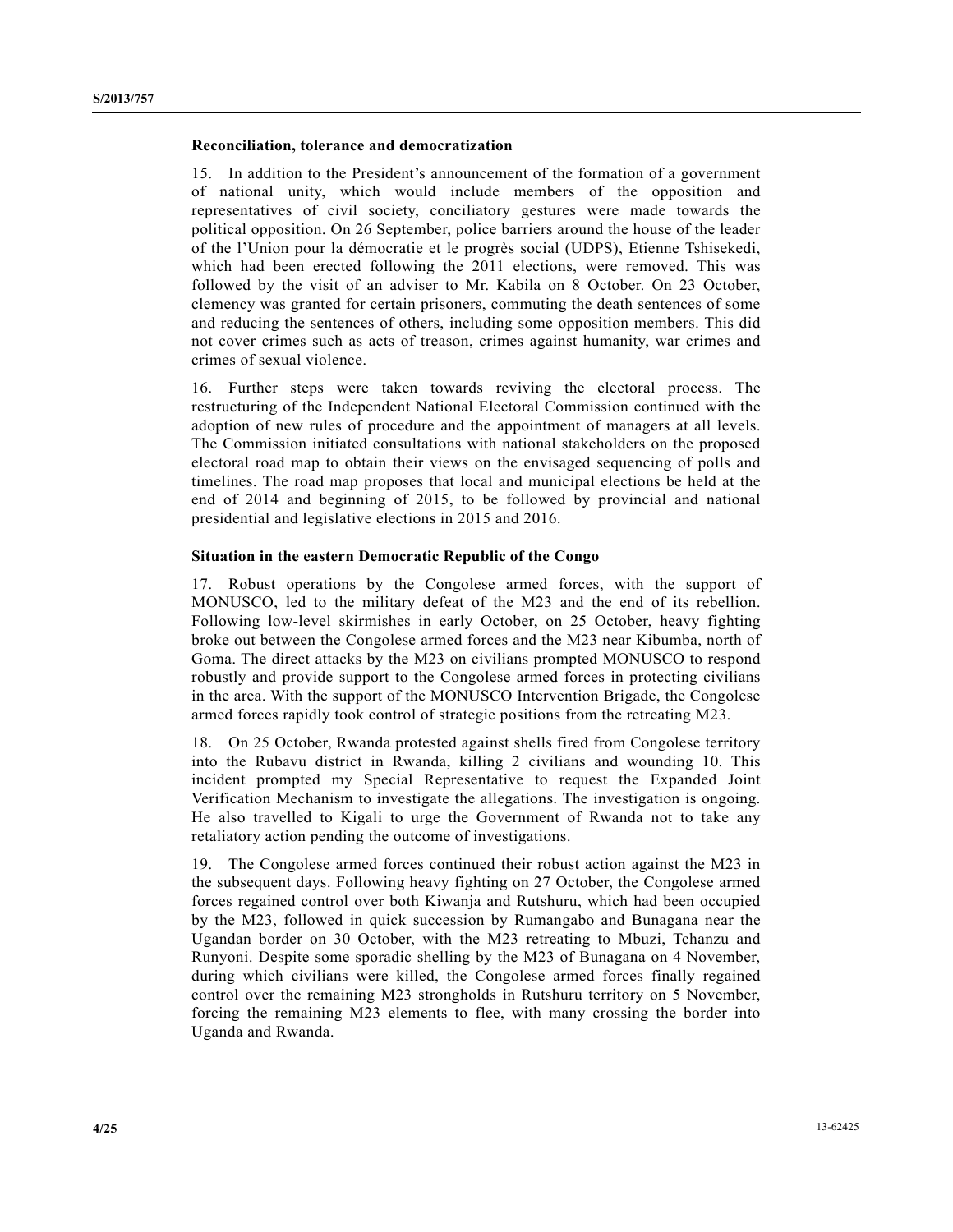20. Later, on 5 November, the M23 announced the end of its rebellion in the eastern Democratic Republic of the Congo. The following day, the Government of the Democratic Republic of the Congo issued a statement, declaring that its fight against the M23 had ended. According to the Ugandan authorities, approximately 1,600 M23 elements, including the M23 commander, Sultani Makenga, crossed into Uganda on 7 November.

21. Before the surrender of the M23, clashes between other armed groups had intensified in different locations in Masisi and Walikale territories. In Masisi, inter-ethnic clashes between the Hunde, Hutu and Tembo communities and their allied armed groups, namely, Raia Mutomboki, Nyatura and Mayi-Mayi Kifuafua, persisted during the period. On 13 and 14 October, at least seven civilians were reportedly killed during clashes between Raia Mutomboki and Nyatura, near Ngungu, 60 kilometres south-west of Goma. On 19 October, 13 civilians, including two women and five boys from the Hunde community, were reportedly killed by Nyatura elements in the Nyamaboko locality. In Walikale, the Alliance des patriotes pour un Congo libre et souverain (APCLS) and the Nduma défense du Congo (NDC), also known as Mayi-Mayi Cheka, continued to clash on a number of occasions, displacing up to 3,000 civilians throughout October. In the Grand Nord, ADF, FDLR and local Mayi-Mayi groups continued to attack villages and abduct, rape and kill civilians.

22. Since the end of the M23 rebellion, several armed groups in North Kivu have made overtures to the Government of the Democratic Republic of the Congo and MONUSCO, seeking to either surrender or negotiate. On 12 November, FDLR issued a press statement calling for a facilitated dialogue of the African Union with the Government of Rwanda instead of military action. Ntabo Ntaberi Cheka, the leader of Mayi-Mayi Cheka, indicated his interest in negotiating and met the provincial government and MONUSCO on 13 November. Approximately 1,000 elements from five Congolese armed groups, including APCLS and Nyatura, gathered in Bweremana in Masisi territory, seeking integration into the Congolese armed forces.

23. The security situation throughout South Kivu remained volatile. In Shabunda, following a series of clashes with Raia Mutomboki elements from 1 to 15 October, the Congolese armed forces took control of four villages in Wakabango I locality. On 19 November, following a meeting of the Raia Mukombozi faction in Byangama in Shabunda territory, the group publicly expressed its willingness to lay down its weapons and support the Government. To date, several of the group's political and military leaders have surrendered to provincial authorities and dozens of its combatants have regrouped at Nyamunyuni military camp.

24. FDLR elements continued to carry out ambushes and looting while moving towards Mwenga territory. Reports of infiltration of Forces nationales de libération du Burundi (FNL) elements through various crossing points in Uvira territory continued. On 3 and 4 October, the Congolese armed forces clashed with FNL in Nagero and Rwenana villages in Uvira, killing five FNL fighters. Mayi-Mayi Yakutumba activities temporarily decreased after the group's former Deputy Commander, Abwe Mapigano, reportedly formed his own group, the Union contre la balkanisation du Congo-Tujenge Kwetu, with an estimated strength of 200 fighters.

25. In Maniema, the security situation was characterized by the increased presence of various Mayi-Mayi groups and renegade elements of the Congolese armed forces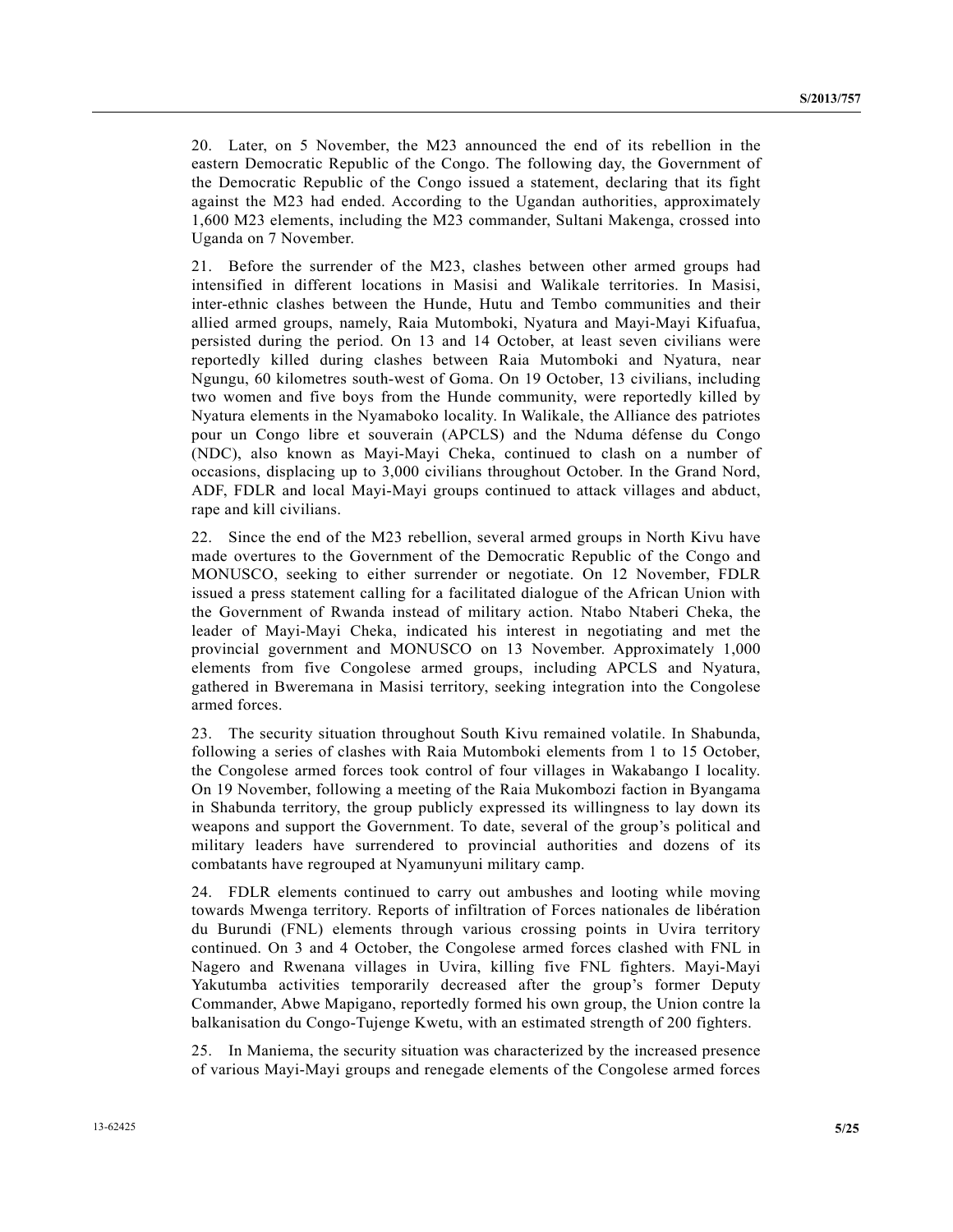around artisanal mining sites, particularly in Punia and Kailo territories, leading to the displacement of at least 68,000 civilians. The population along the borders of Maniema with North and South Kivu continued to be the target of child recruitment, looting and other human rights abuses committed by Mayi-Mayi groups and the Congolese armed forces.

26. In Katanga, following a sensitization campaign and operations launched by the Congolese armed forces, some 1,300 Mayi-Mayi elements surrendered to the Congolese armed forces, but only nine working firearms were handed over. Out of these, 125 children were separated from the ranks. On 29 October, Mayi-Mayi elements launched an attack against an empty ammunition depot in Lubumbashi. Three Mayi-Mayi and six members of the Congolese armed forces died. On 29 November, following clashes with the Congolese armed forces, Mayi-Mayi Kata Katanga elements took control of the villages of Binkole and Mpiana, 95 kilometres south of Manono.

27. In province Orientale, the security situation in areas affected by the Lord's Resistance Army (LRA) deteriorated to some extent. In early October in Bas-Uele, suspected LRA elements abducted 35 individuals in three different villages in Ango territory who were released following operations by the Congolese armed forces. In November, more than 10,000 displaced civilians arrived in Opala, as a result of clashes between the Congolese armed forces and a militia group led by "Colonel" Thomas Mesandu in Lomami Park.

28. The security situation in Ituri remained volatile, especially in South Irumu. After months of fighting with the Forces de résistance patriotiques en Ituri (FRPI), the Congolese armed forces, with logistical support from MONUSCO, took control of FRPI strongholds in the Walendu Bindi locality, including Gety and Aveba. FRPI elements continued, however, to launch sporadic counter-attacks. Fighting since August has led to the displacement of approximately 180,000 civilians, as well as the alleged killing of 83 civilians.

#### **Humanitarian situation**

29. The humanitarian situation remains of concern. The estimated number of internally displaced persons stands at 2.7 million, as opposed to the figure of 2.6 million given in my previous report. While the numbers of internally displaced persons increased in North Kivu, Maniema and Orientale provinces, they decreased to some extent in South Kivu and Katanga. Fighting between the Congolese armed forces and the M23 in Rutshuru territory, North Kivu, and activities by other armed groups in Orientale province, forced additional thousands of Congolese to seek refuge across the border in neighbouring Uganda and Rwanda. To date, Uganda is hosting approximately 153,000 people, and Rwanda approximately 73,000 people, many of them assisted by the United Nations and humanitarian partners.

30. Following the end of the M23 rebellion, internally displaced persons and Congolese refugees began to return, mainly to Rutshuru, Nyiragongo and Beni territories, including through government-led return operations. Humanitarian needs, notably for food, health, shelter and protection, remained high for returning persons reintegrating in communities that are equally vulnerable.

31. The United Nations and humanitarian partners continued to provide assistance in the Democratic Republic of the Congo, including to over 45,000 Central African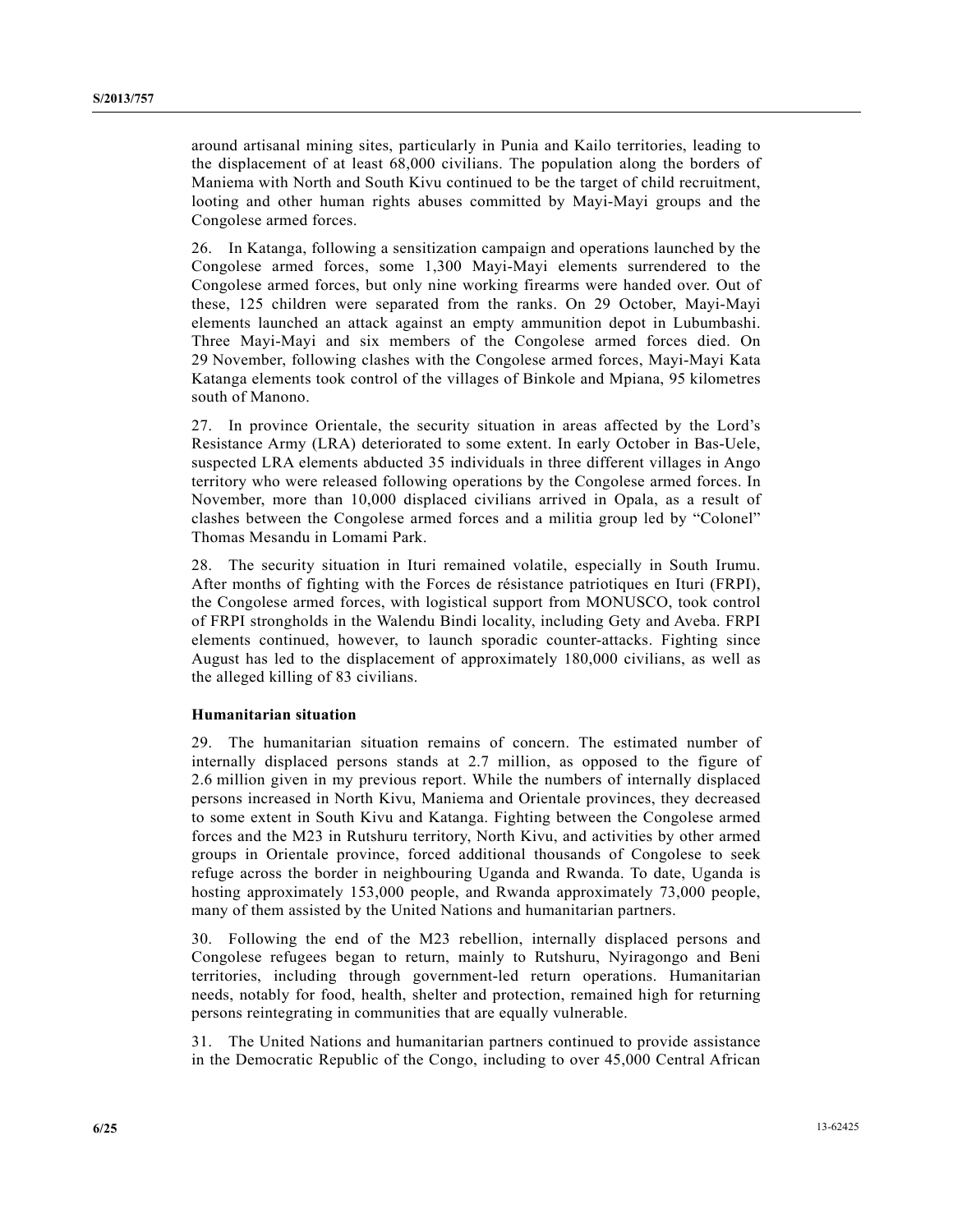refugees who had fled following the March 2013 coup. The humanitarian appeal for the Democratic Republic of the Congo for 2013, estimated at \$892 million, was only 63 per cent covered, with \$563 million funded as of 2 December. Owing to the lack of funding, some organizations have been forced to restructure themselves and close down some sub-offices, reducing the scope of the required humanitarian assistance.

#### **Economic developments**

32. In spite of the relative macroeconomic stability of the Democratic Republic of the Congo, the living conditions of the population remained precarious. On 22 November, the Prime Minister, Matata Ponyo, presented to the National Assembly the draft 2014 budget for a total of 7,611.8 billion Congolese francs (US\$ 8 billion), equivalent to 34.9 per cent of gross domestic product (GDP), which represents an increase of 4.9 per cent compared with the 2013 budget. On 30 October, the Government signed an agreement with the Government of South Africa to develop the Grand Inga hydropower project, one of the world's largest hydropower schemes.

#### **Regional developments**

33. The signing ceremony of a peace agreement between the M23 and the Democratic Republic of the Congo, planned on 11 November in Entebbe by the Ugandan facilitation for the International Conference on the Great Lakes Region, was not held after the Government of the Democratic Republic of the Congo declined to sign it. The Minister of Communications and government spokesperson, Lambert Mende, stated on 12 November that the signing of an agreement was no longer relevant, as the M23 had ceased to exist. However, in a letter dated 14 November from the Permanent Representative of the Democratic Republic of the Congo to the United Nations addressed to President of the Security Council (S/2013/670), the Government reiterated its willingness to sign a document that would bring the Kampala dialogue to a political conclusion, formally acknowledge the end of the M23 rebellion, and settle the questions of cantonment, disarmament, demobilization and social reintegration. The Government also noted that it would abide by the provisions agreed upon earlier with the M23 during the talks in Kampala, including the granting of an amnesty, except for those suspected of having perpetrated serious crimes under international law.

34. The Government of Uganda indicated on 8 November that it would not be in a position to hand over the M23 elements present in Uganda to Congolese authorities until the Kampala talks were concluded.

35. On 12 December, the Kampala dialogue between the Government of the Democratic Republic of the Congo and the leadership of the M23 movement was concluded through the signing of declarations by the parties in Nairobi and by a final communiqué by Mr. Museveni and the President of Malawi, Joyce Banda, in their capacity as Chairs of the International Conference on the Great Lakes Region and the Southern African Development Community. Throughout the process, my Special Representative and my Special Envoy for the Great Lakes Region, working with the envoys of the African Union, the European Union and the United States of America, were in close contact with key stakeholders in the Democratic Republic of the Congo, Rwanda and Uganda, with a view to facilitating a negotiated outcome.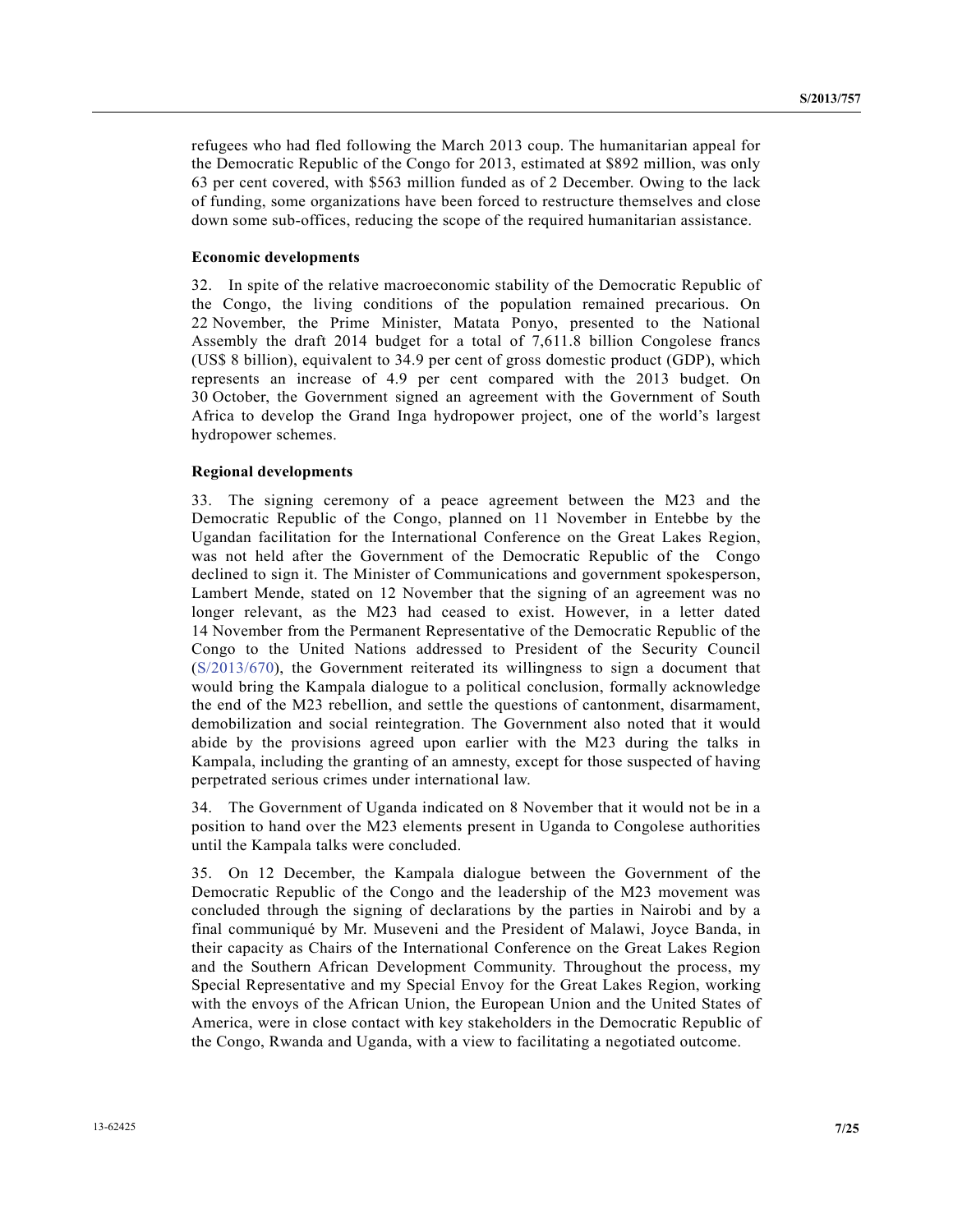# **III. Implementation of the mandate of the United Nations Organization Stabilization Mission in the Democratic Republic of the Congo**

## **Protection of civilians**

36. Insecurity and conflict continued to affect widely the civilian population in the eastern Democratic Republic of the Congo. In October and November, the United Nations protection cluster recorded 9,515 incidents in North Kivu, South Kivu and Orientale provinces, where six joint protection teams were deployed to assess the situation and identify protection needs. During October and November, MONUSCO received 504 protection alerts, 359 of them in North Kivu, through community alert networks. In response, MONUSCO deployed quick reaction forces and sent investigative patrols or, where appropriate, referred the alerts to national security forces.

## **Mission deployment and operations against armed groups**

37. MONUSCO continued extensive patrolling, including joint patrols with the Congolese armed forces and police, throughout North and South Kivu, as well as Orientale, Maniema and Katanga provinces. MONUSCO forces supported a number of operations of the Congolese armed forces to protect civilians, in Ituri district, province Orientale and Uvira territory in South Kivu, as well as Congolese-led operations to dislodge the M23 from its remaining strongholds in Rutshuru territory.

38. Between 1 October and 30 November, MONUSCO provided logistical support to the Congolese armed forces throughout the country, including by delivering over 461,000 kilograms of rations and over 190,000 litres of fuel to support more than 14,000 troops.

39. The deployment of the Intervention Brigade was completed on 10 October, with the arrival of the Malawian infantry battalion of 850 troops in Goma, although some of the contingent-owned equipment has yet to arrive.

40. The Intervention Brigade participated in the Congolese-led operations against the M23 from 26 October to 4 November. In support of these operations, MONUSCO units and sub-units, totalling 1,280 troops, together with 902 troops from the North Kivu brigade, redeployed to Munigi, Rwindi and Kiwanja to ensure protection of civilians in the area. MONUSCO support included combat operations by ground troops from the Intervention Brigade and attack helicopters, artillery and mortar fire, as well as logistics support.

## **Monitoring the implementation of the arms embargo**

41. In October and November, my Special Representative made six requests to the Expanded Joint Verification Mechanism, including for investigations into incidents of cross-border support to armed groups, and verification of the origin of weapons and ammunition discovered at the M23 base in Tchanzu, and in other locations. The outcome of the investigations is pending.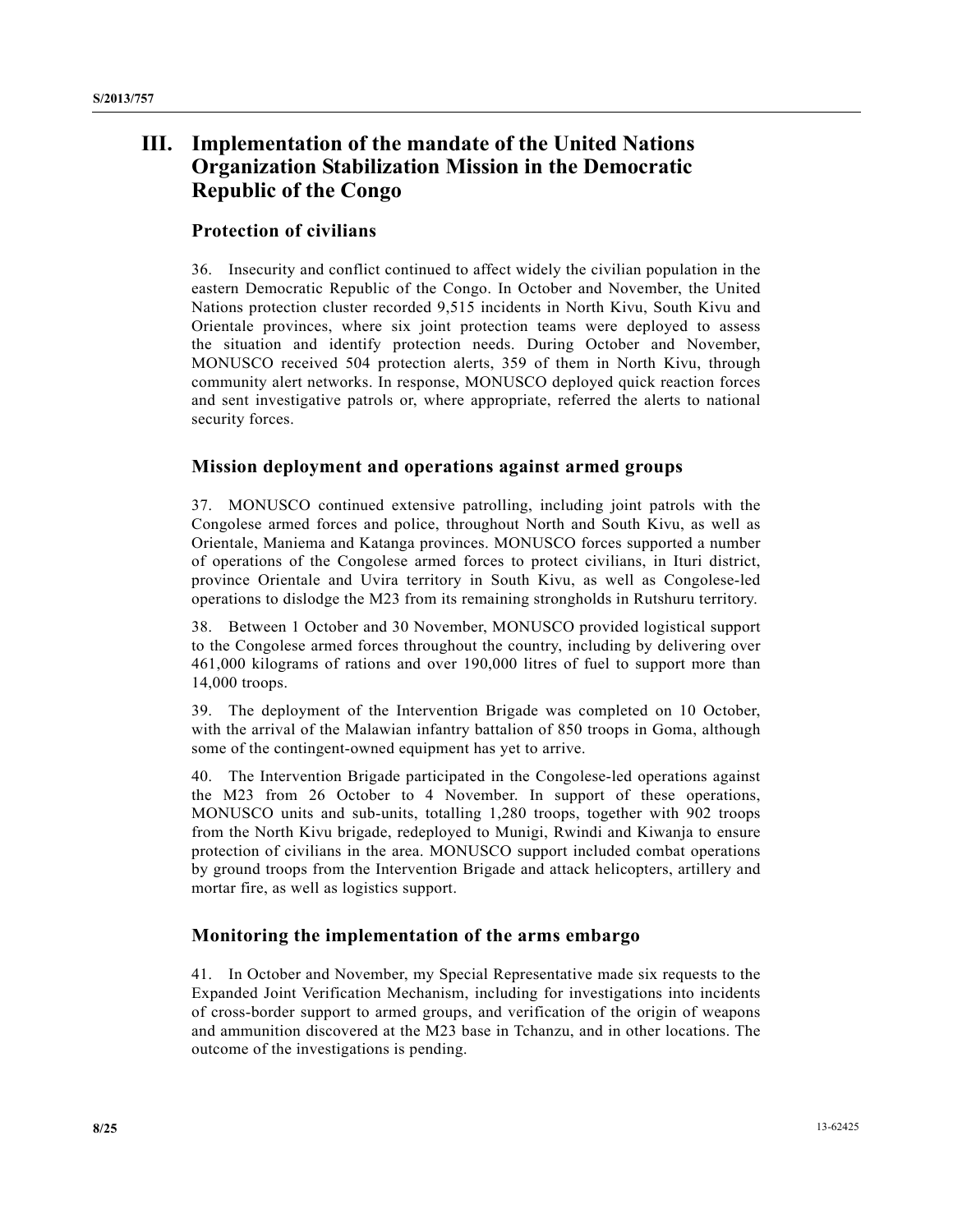42. Prior to the defeat of the M23, MONUSCO received credible reports about the return of several hundred civilians from neighbouring countries into M23-controlled areas in North Kivu. According to these reports, some returnees were recruited for training by the M23. The Mission also received consistent and credible reports about the recruitment of M23 combatants on Rwandan and Ugandan territory and crossborder supplying of the M23. On 5 November, MONUSCO and the Congolese armed forces regained the freedom of movement in areas that were previously controlled by the M23, allowing for increased monitoring of eastern border areas in North and South Kivu provinces.

43. In preparation for the deployment of unarmed, unmanned aerial systems, MONUSCO developed a live surveillance plan to prioritize monitoring of armed group activity and the arms embargo. The plan covers a radius of 150 kilometres from Goma airport, including the option of relocation when required. The first unarmed, unmanned aerial vehicle was launched on 3 December. Full operational capability should be reached in early 2014, with the deployment of a total of five aerial vehicles.

## **Support to security sector reform and police reform**

44. In October, along with the European Union Advisory and Assistance Mission for Security Reform in the Democratic Republic of Congo, MONUSCO assisted the Ministry of Defence in developing terms of reference for the government working group and its 13 technical subgroups tasked with taking army reform forward across a range of sectors with a focus on required resources. In October, MONUSCO and the European Union Advisory and Assistance Mission for Security Reform in the Democratic Republic of Congo commenced their co-chairing of meetings of a working group of international partners on defence sector reform.

45. In the area of police reform, 120 audit inspectors of the Police Inspectorate General, including 30 women, were trained by MONUSCO within the framework of a project sponsored by the German International Development Agency. MONUSCO police launched the first phase of the training of senior Congolese national police personnel in the three pilot provinces of Bas-Congo, South Kivu and Kasai-Occidental. A total of 120 command staff officers benefited from the training financed by the United Kingdom of Great Britain and Northern Ireland.

46. Furthermore, two long-term basic training courses were launched during the reporting period. In the Kasapa training centre in Katanga, 500 cadets, including 30 women, began their training in general police duties. Also, 260 recruits, including 27 women, started a 12-month training course on the concept of community policing at the Kapalata training centre in province Orientale.

## **Human rights**

47. Human rights violations, in particular those resulting from the activities of armed groups, were of utmost concern during the reporting period. Extensive human rights violations were committed along ethnic lines, including as a result of perceptions that specific ethnic communities support certain armed groups. In Masisi and Rutshuru territories, North Kivu province, at least 20 people have allegedly been killed since the beginning of October by Nyatura combatants. A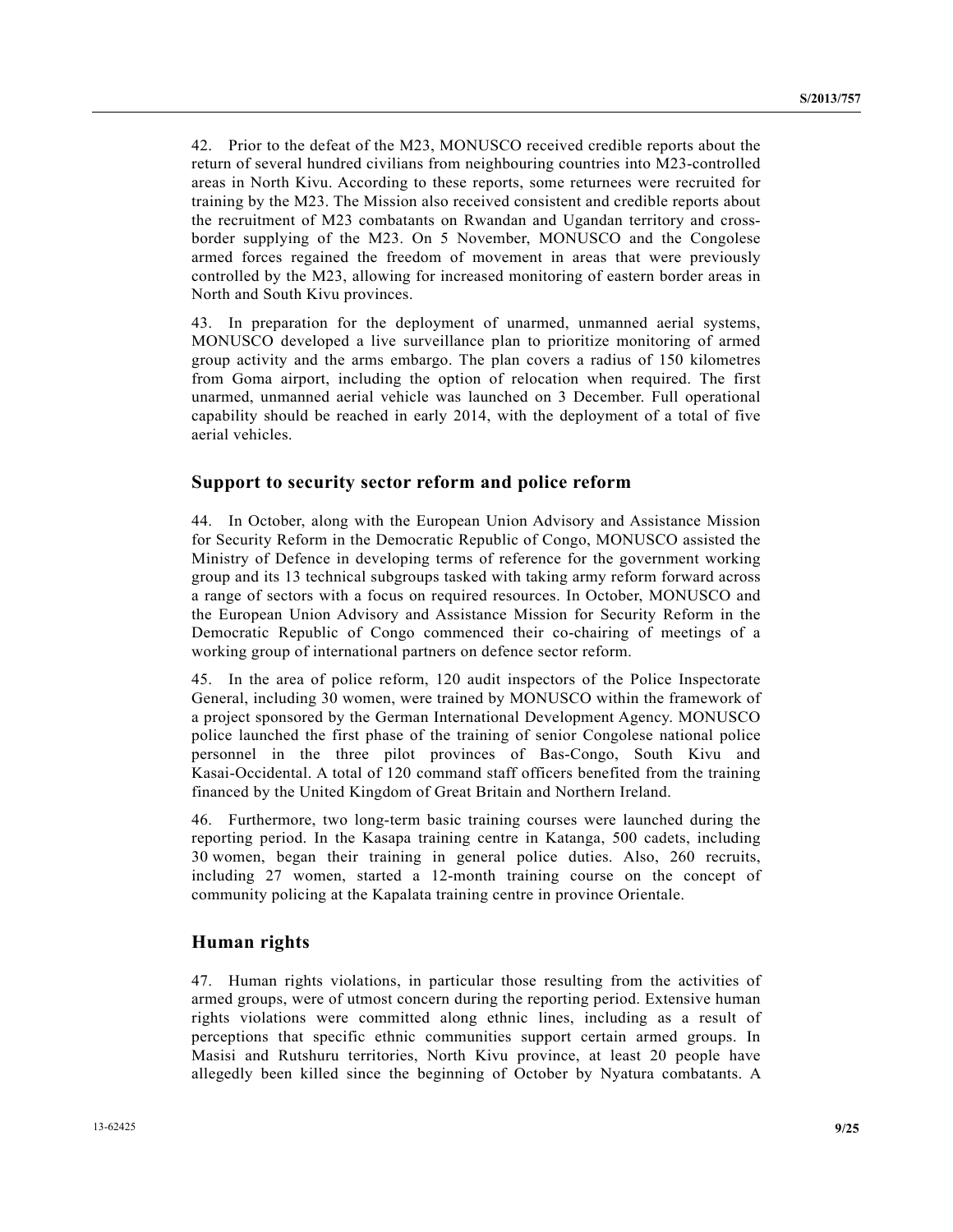serious incident occurred in Luke, during which 13 Hunde civilians, including five children, were summarily executed for their perceived collaboration with the Raia Mutomboki, responsible for the killing of members of the Hutu population in the area. MONUSCO also confirmed the killing of at least 34 civilians, including 20 children, the rape of at least 10 women, and the burning of over 180 houses by Mayi-Mayi Cheka, between 25 and 27 September, including in coalition with Raia Mutomboki fighters, in Masisi territory, North Kivu province.

48. Since 1 October, a high number of abductions by armed groups continued to be recorded, confirming a trend observed since the end of 2012. In October and November alone, Mayi-Mayi and ADF fighters were responsible for the abduction of at least 51 civilians in North Kivu. In one single incident during the night of 22 and 23 October, 24 civilians were reportedly abducted by ADF fighters in Opira, Beni territory, North Kivu province.

49. MONUSCO also confirmed serious human rights violations committed by soldiers of the Congolese armed forces during operations undertaken in pursuit of armed groups. In South Irumu, province Orientale, since the end of August, 15 civilians have been killed, at least four women have been raped and 25 civilians have become victims of other violations of the right to physical integrity. In addition, extensive pillaging and destruction of property were committed by soldiers of the Congolese armed forces. On 17 November in Manono territory, nine adults accused of being Mayi-Mayi Kata Katanga combatants were allegedly killed by members of the Congolese armed forces.

50. MONUSCO documented human rights violations in the context of the renewed fighting between the Congolese armed forces and the M23 in North Kivu at the end of October. At least 15 civilians, including six children, were killed and at least 37 others were wounded in early November as a result of mortar fire launched from M23 positions in Tshanzu into populated villages of Rutshuru territory. MONUSCO was also informed of the killing of at least four civilians and other human rights violations by the Congolese armed forces in Bunagana, Rutshuru territory, North Kivu, over the period from 7 to 28 November, in the aftermath of their redeployment into the area.

51. The situation in northern Katanga remains of serious concern. Following a series of investigation missions undertaken since March, MONUSCO was able to confirm the killing of at least 59 civilians, the rape of at least 40 women and five girls, the arbitrary detention and/or abduction of at least 255 civilians, the mistreatment of over 200 civilians, and the destruction of property and even of entire villages, by Mayi-Mayi Kata Katanga.

52. MONUSCO and the United Nations Children's Fund (UNICEF) released a joint statement on 27 November expressing concern about alarming reports of disappearances and assassinations of young men and children in Kinshasa during operation Likofi, or Punch, launched on 15 November by Congolese authorities to curb urban delinquency. According to information received, which is being verified, at least 20 people, including 12 children, have been killed.

53. The trial for serious human rights violations, including mass rape, committed by members of the Congolese army in November 2012 in and around Minova, opened before the Operational Military Court in Goma on 20 November. Forty members of the Congolese armed forces, including five senior officers, are being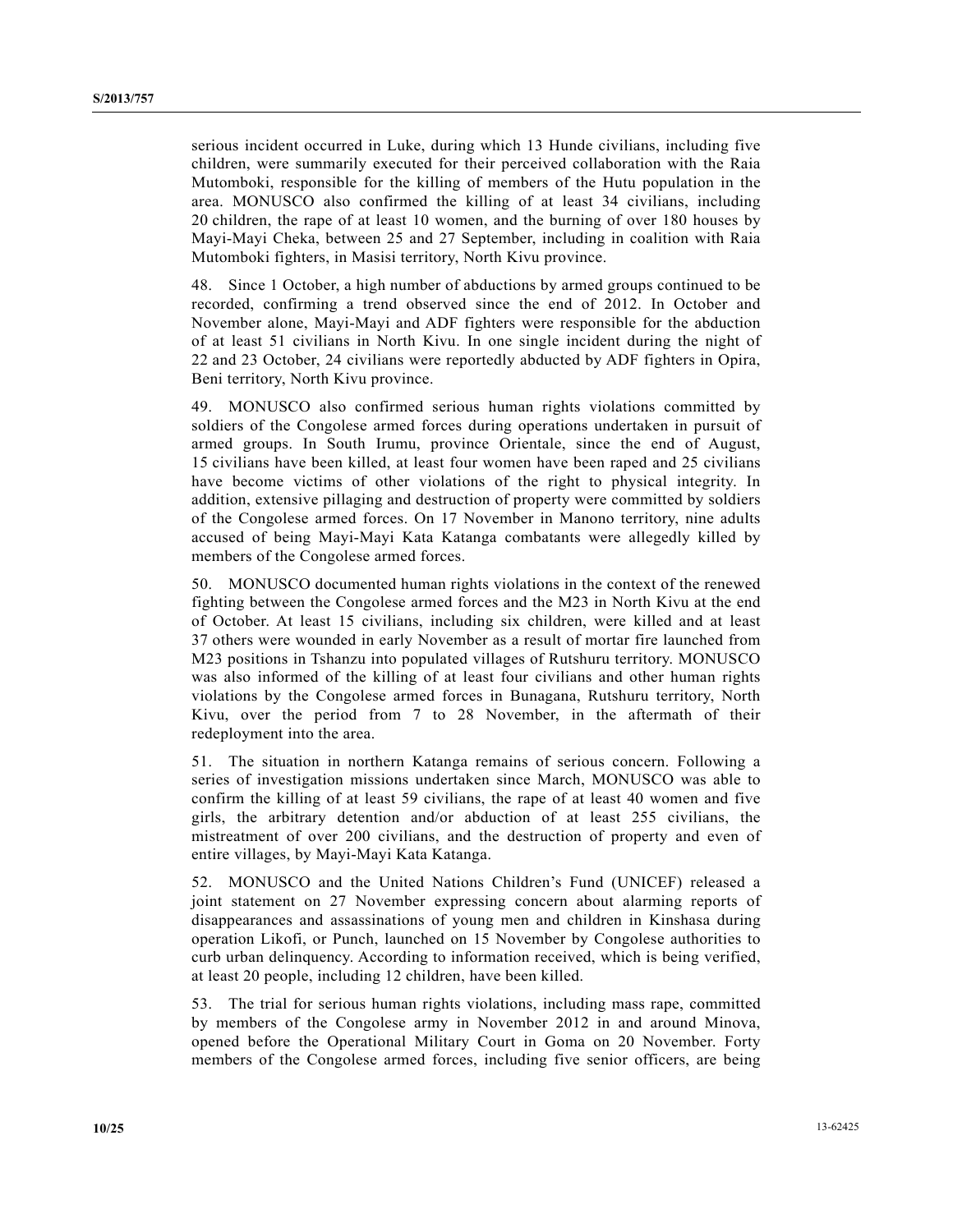prosecuted. Proceedings under this exceptional military jurisdiction do not provide for appeals of the Court's decisions, which can include the death penalty, although it is subject to a de facto moratorium.

#### **Sexual violence**

54. As at 5 December, MONUSCO recorded acts of sexual violence perpetrated against at least 79 women and 28 girls in conflict-affected provinces. The acts were allegedly committed by armed groups and members of the national security forces. UNICEF partners delivered multisectoral assistance to survivors of sexual violence in North Kivu, South Kivu and Ituri. Of the survivors, 1,125 people, including 350 children, received psychosocial care, and 979 received free medical care, including 220 children. The majority of the victims received medical care within 72 hours.

55. My Special Representative on Sexual Violence in Conflict, Zainab Hawa Bangura, visited the Democratic Republic of the Congo from 6 to 11 October. She met Government officials and addressed the Senate in a special session on sexual violence.

#### **Child protection and armed conflict**

56. During the reporting period, MONUSCO, UNICEF and other child protection actors documented cases of 181 children (11 girls and 170 boys) who had escaped or had been separated from various armed forces and groups between 1 October and 15 December, 6 of them under age 15. MONUSCO secured the release of 16 children formerly associated with armed groups from national intelligences services detention cells. Of particular concern were six child casualties documented as a result of atrocities committed by Mayi-Mayi Cheka in Lwibo, North Kivu, during the reporting period. This led to the death of at least 8 children, the injuring of 2 and the abduction of 31.

57. My Special Representative for Children and Armed Conflict, Leila Zerroughi, visited the Democratic Republic of the Congo from 17 to 23 November. She met Government officials in Kinshasa, Goma, Rutshuru and Beni to identify the next steps towards achieving full compliance with the Action Plan, including the establishment of follow-up mechanisms at the provincial level.

58. MONUSCO trained 640 Congolese national police and armed forces personnel on child protection.

#### **Justice and correction institutions**

59. MONUSCO assisted military justice authorities in three investigations of serious crimes in the eastern Democratic Republic of the Congo, including crimes of sexual violence. One of two new prosecution support cells, established through the joint MONUSCO-United Nations Development Programme (UNDP) project with European Union funding, became operational in Kisangani during the period under review.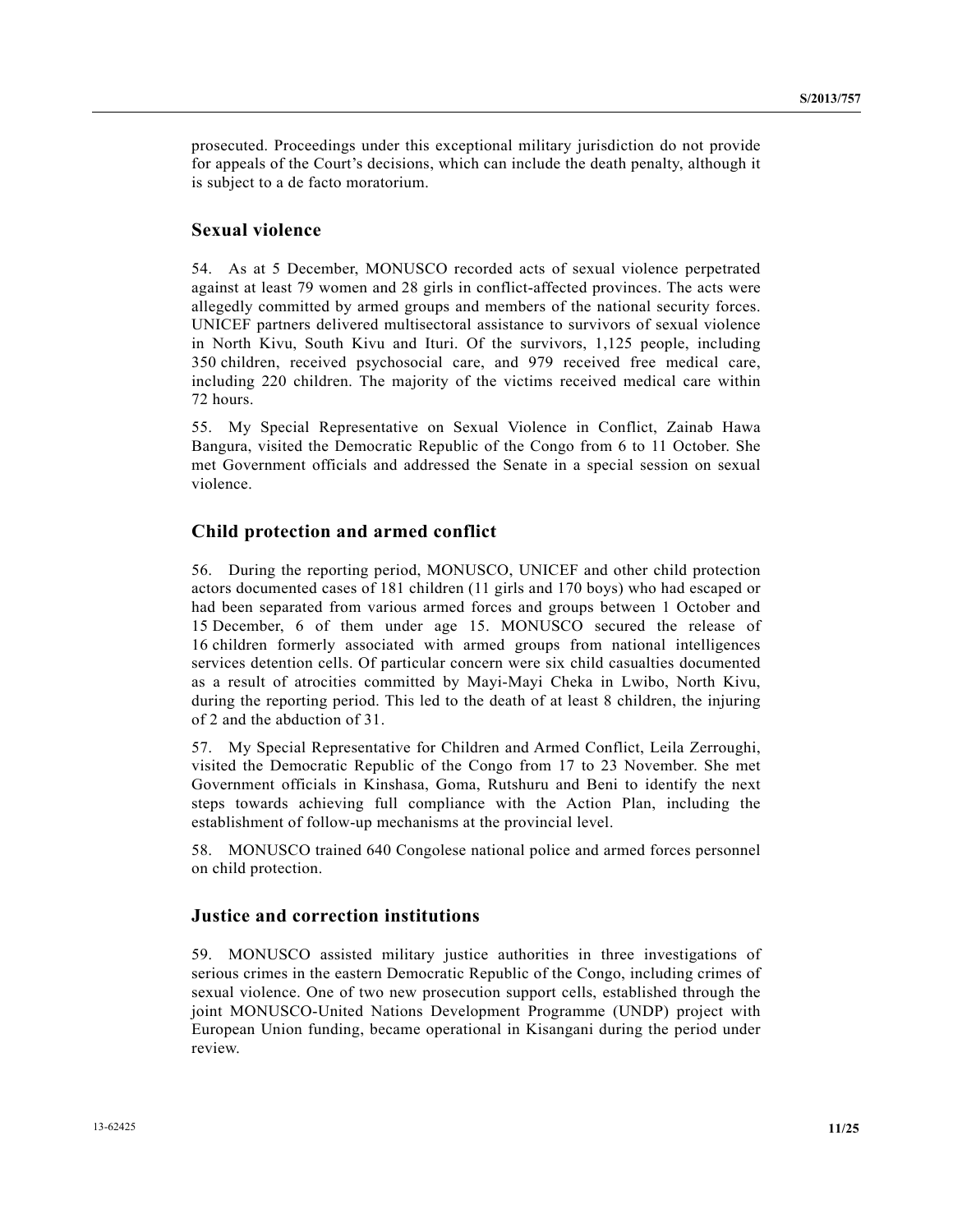60. MONUSCO provided advice and support to military and civilian judicial authorities for the deployment of mobile courts, resulting in 406 cases being heard and 84 judgements rendered. Support was also provided for conducting 152 judicial inspections of detention cells, resulting in the regularization of 365 cases of irregular detention and 100 releases. UNICEF helped civil justice authorities train 16 newly appointed magistrates to run specialized courts for children in 10 provinces.

61. MONUSCO completed a mapping exercise of all the prison establishments in the country. The results were presented to penitentiary administration officials on 7 October. Training for 150 military officers on prison management was completed on 12 October. MONUSCO also carried out on-the-job training programmes for 18 prison directors and 36 registry clerks in 18 prisons in Katanga, Kasai and North and South Kivu.

62. In partnership with UNDP, MONUSCO set up two mobile courtrooms in Ndolo military prison in Kinshasa to increase access to justice and reduce overcrowding. With quick-impact projects funding, MONUSCO began construction of a separate cellblock in Makala central prison in Kinshasa for women prisoners with infants. Income-generating activities have also been undertaken with UNDP in Goma prison, to facilitate the reinsertion of detainees.

## **Disarmament, demobilization and reintegration; and disarmament, demobilization, repatriation, resettlement and reintegration**

63. During the reporting period, a total of 323 members of Congolese and foreign armed groups presented themselves at MONUSCO disarmament, demobilization, repatriation, resettlement and reintegration camps, including 68 members of FDLR and 131 members of the M23. In total, 146 foreign elements were received, including eight children associated with armed forces or groups. Out of these, 177 — of whom 28 were children — were Congolese members of armed groups.

64. The reintegration of former Congolese M23 fighters who are currently in the transit camp in Goma, as well as the repatriation of former fighters from Rwanda, came to a standstill owing to enhanced vetting procedures by the Congolese Government. No M23 demobilized fighters were repatriated or released to their community of origin during the period under review. MONUSCO is currently sheltering 149 defectors from armed groups in its Goma transit camp, including 131 M23 elements.

65. Approval by the Government of the draft national disarmament, demobilization and reintegration programme (PNDDR III), submitted in July, is still pending. Budgeted at \$85 million, this overarching plan is expected to address an estimated caseload of 12,000 Congolese combatants (including 3,000 residual former fighters who have been disarmed and demobilized but not reintegrated) and 2,600 foreign former fighters. In the meantime, MONUSCO confirmed that 1,000 demobilized former fighters from the Kivus had been relocated by the Government to Équateur province since 1 September. As at 5 December, about 2,230 Congolese former fighters from various armed groups had been regrouped in Beni, Bweremana and Kanyaruchinya, North Kivu, and Nyamunyunyi, South Kivu.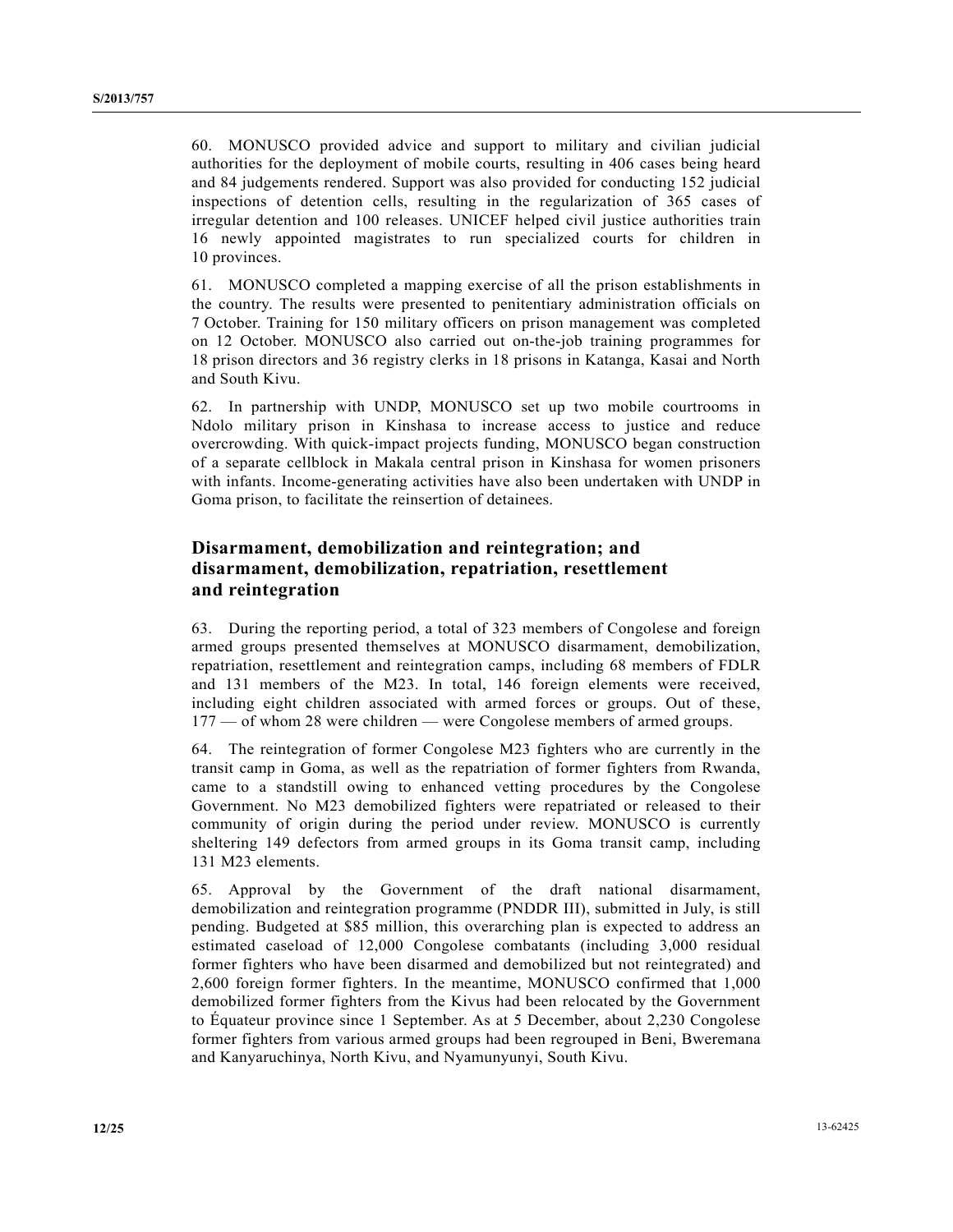66. In order to ensure preparedness for a surge of surrenders, MONUSCO increased the capacity of its transit camps in North and South Kivu to accommodate up to 750 former fighters.

67. Following consultations with the Government, MONUSCO has devised interim solutions for processing and housing up to 1,000 former fighters in a disarmament, demobilization and reinsertion camp in Sake, west of Goma. Interim measures also include sheltering up to 1,500 former fighters in Rumangabo, 50 kilometres north of Goma.

#### **Mine action**

68. On 10 October, MONUSCO handed over a new ammunition depot facility to the Ministry of Defence in Kisangani in province Orientale. The new compound was built to international safety standards and will serve to safeguard the munitions of the Congolese army based in the province.

69. In areas affected by recent conflict in North Kivu, such as Tchanzu, Kibumba and Kibati, MONUSCO supported the removal and destruction of ammunition and unexploded ordnance, ensuring immediate physical safety for returning civilian populations. At least 10 tons of ammunition and weapons were found at M23 headquarters in Tchanzu. MONUSCO and the Congolese authorities removed 2,295 items of unexploded ordnance and 41,372 pieces of small arms ammunition in North Kivu.

#### **Stabilization and peace consolidation progress**

70. MONUSCO initiated the implementation of the revised International Security and Stabilization Support Strategy in the provinces of North Kivu, South Kivu and Orientale. Joint assessments were undertaken to identify priority areas and develop programmes aimed at supporting local solutions to the conflict.

#### **Extraction and trade of natural resources**

71. The validation exercise for artisanal mining sites and implementation of the mineral traceability system were hampered in North Kivu owing to increased insecurity. Another factor limiting progress was the ongoing disagreement over the exploitation of the mines between mining title holders and cooperatives representing artisanal miners in Walikale and Masisi territories.

72. In October, MONUSCO assisted the Ministry of Mines in conducting validation exercises in areas not directly affected by armed conflict. Three mining sites were validated near Matete/Namoya in Maniema territory. MONUSCO also facilitated the planning of validation exercises for mining sites in Katanga already covered by the traceability system implemented by the International Tin Research Institute's Tin Supply Chain Initiative. The validation exercise, which commenced on 30 November, covers 20 mining sites.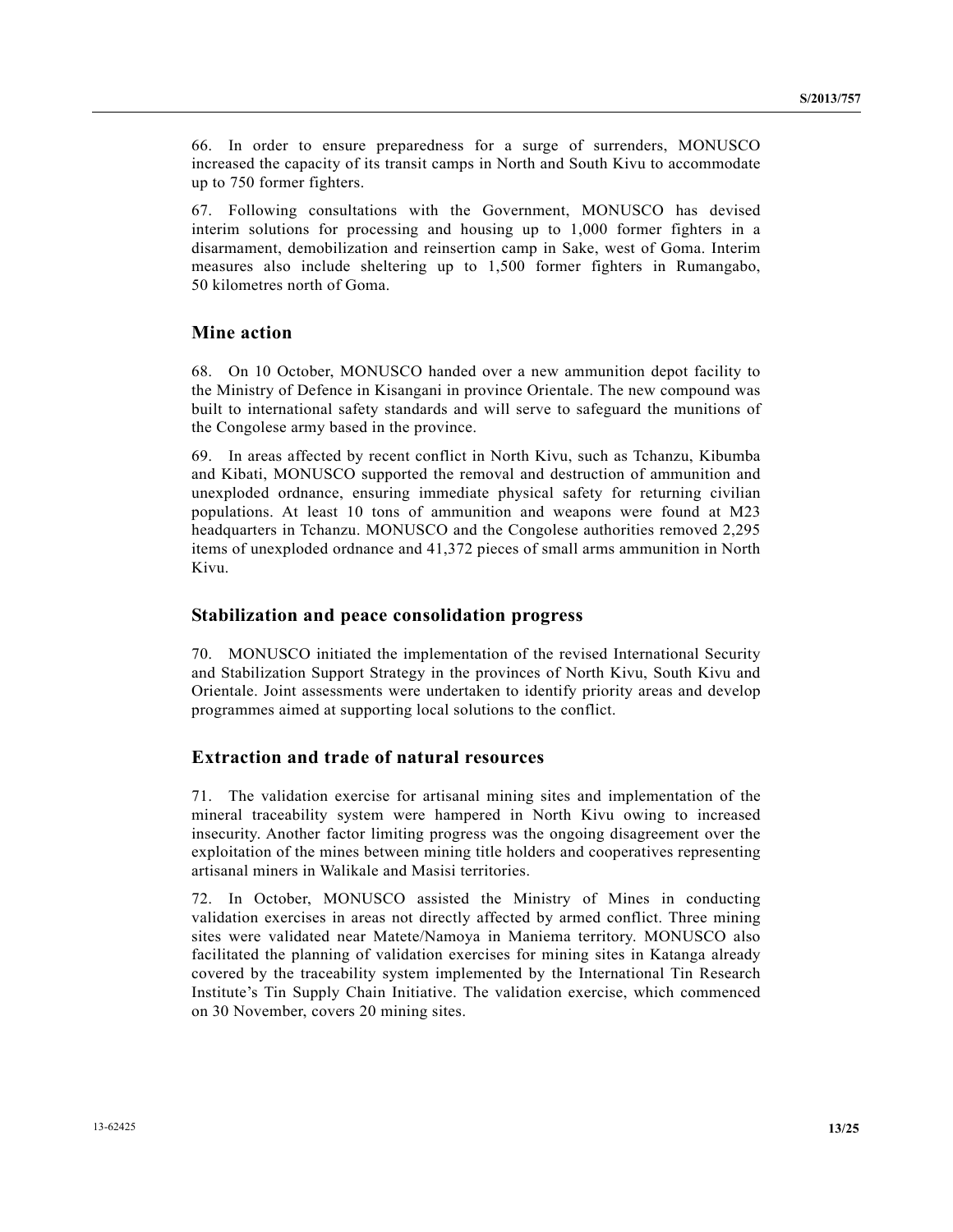# **IV. Safety and security of United Nations personnel within the context of operations of the MONUSCO Intervention Brigade**

73. While the threats and the security risks confronting United Nations staff, premises and operations remained low in the western part of the country, the situation in the east was markedly different. Out of 60 security incidents that affected the United Nations and international non-governmental organizations personnel from 1 October to 15 November, a total of 37 incidents directly affected MONUSCO, with 23 incidents recorded in the east. The incidents included throwing of stones at United Nations facilities, staff and vehicles in Dungu in province Orientale, an anti-MONUSCO demonstration in Uvira, one attempt to set fire to a MONUSCO vehicle in Dungu in province Orientale, and four cases of arrest and detention of staff members (three international staff and one national staff), as well as 19 incidents of theft of equipment and personal property of United Nations personnel.

74. On 11 October, the M23 fired at a United Nations military helicopter at Ishasha area in Rutshuru territory, North Kivu. On 18 October, two other helicopters were fired on by M23 elements near Kibumba. In all three cases, the helicopters returned safely to Goma. On 27 October, the M23 targeted a team of MONUSCO peacekeepers in Rutshuru territory; one Tanzanian officer was killed.

# **V. Mission reconfiguration and road map for the transfer of tasks**

## **Joint assessments**

75. In October, MONUSCO and the Congolese Government undertook joint assessment missions to evaluate the security and humanitarian situation in 30 territories and localities throughout Orientale, North and South Kivu, Maniema and Katanga provinces. The assessment confirmed the precariousness of the security situation in these provinces, including a relative increase in LRA activities in province Orientale, and increased activity by armed groups in Mambasa and southern Irumu territories in Ituri, as well as ethnically targeted violence and increased FDLR activities in Walikale and Masisi territories.

## **Mission reconfiguration to the east**

76. In accordance with Security Council resolution 2098 (2013), MONUSCO initiated planning to strengthen the presence of all its components in the east to the fullest extent possible in order to implement its mandate.

77. As a first step, on 31 October, my Deputy Special Representative for Rule of Law was relocated to Goma to lead the presence of MONUSCO in the eastern part of the country and oversee the implementation of the Mission's mandate, in particular with regard to stabilization and protection of civilians. An assessment is under way to determine the capacities of MONUSCO required in the eastern Democratic Republic of the Congo, as well as in the field offices in areas where armed groups are still active.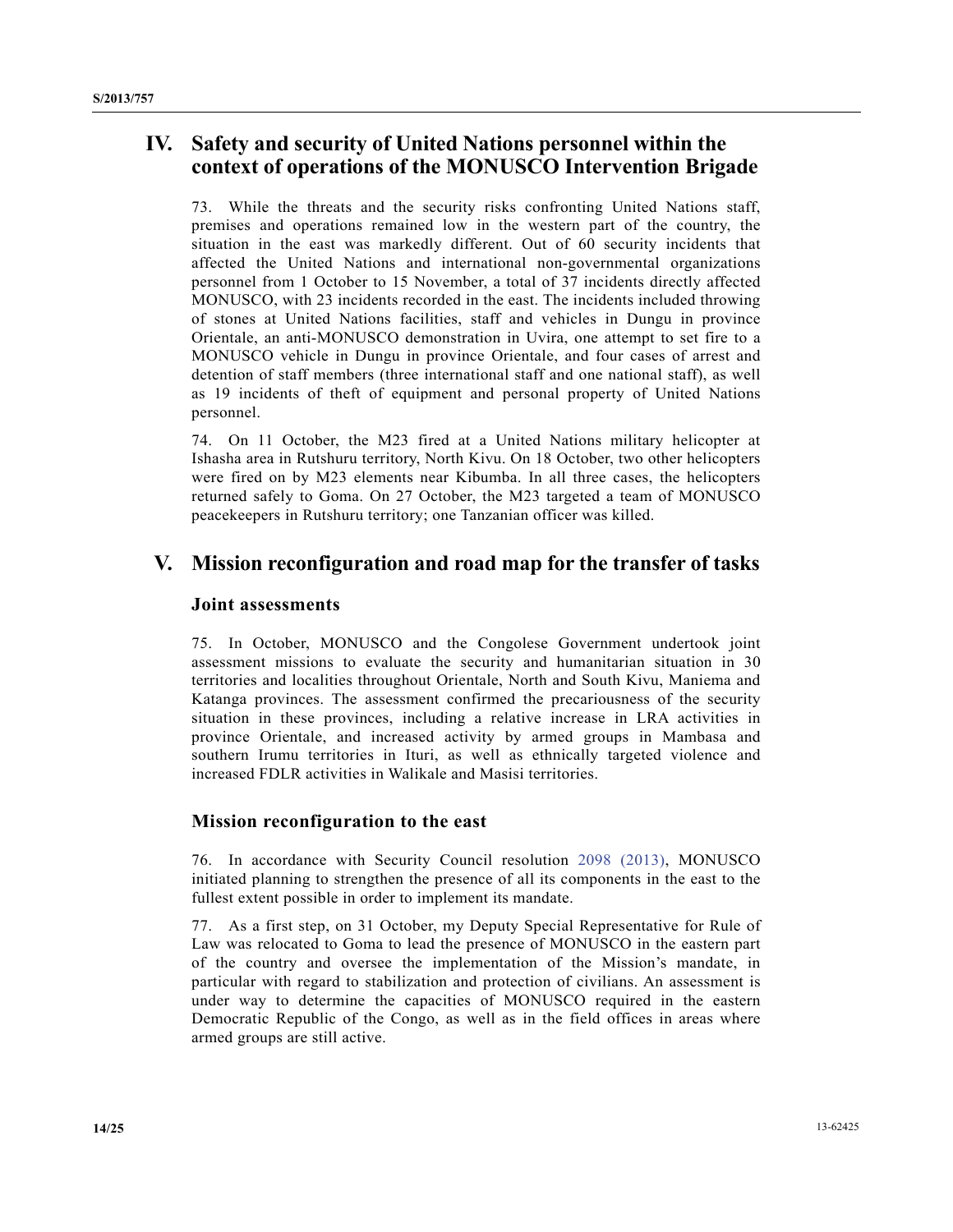78. An antenna presence is envisaged in provinces not affected by armed conflict, where localized conflicts do not pose a threat to national or regional stability and therefore do not require the presence of MONUSCO troops to ensure situational awareness and early warning capacity. In my next report, I will provide further information on the progress of the reconfiguration of all Mission components.

#### **Transfer of tasks**

79. Pursuant to the request of the Security Council, tasks have been identified for transfer from MONUSCO to the United Nations country team. The matrix annexed to the present report reflects an agreement on the transfer of a number of activities from MONUSCO to the United Nations country team, including in the areas of humanitarian demining, technical elections support, capacity-building and justice and corrections.

80. MONUSCO will transfer, inter alia, the majority of the activities related to demining support to the United Nations country team. However, as stated in my last report, MONUSCO will continue, in the short term, to deploy its internal explosive ordnance disposal and ammunition management capacities in order to deliver a minimum of rapid response and ammunition management in support of disarmament, demobilization and reintegration efforts and the Intervention Brigade.

81. Recommendations with regard to elections support are based on the findings of the electoral needs assessment mission that visited Kinshasa from 24 September to 5 October following a request on 31 July by the Government of the Democratic Republic of the Congo to MONUSCO for the continuation of electoral support by the United Nations.

82. The assessment mission found that continued electoral assistance by the United Nations system was still crucial in supporting the efforts of the Congolese authorities to hold credible and transparent elections. It therefore recommended that the United Nations continue its assistance to the electoral process in the Democratic Republic of the Congo from a political, technical and coordination perspective. However, this support would be made contingent upon an assessment, in early 2014, indicating that sufficient progress had been made in the electoral process to justify reasonable anticipation of the holding of credible elections in a timely fashion.

83. In terms of the transfer of tasks, the mission recommended that electoral activities be transferred from MONUSCO to UNDP and the Independent National Electoral Commission. The MONUSCO Electoral Division would cease its functions by 1 July 2014 and would be replaced by an electoral good offices capacity to support the Special Representative of the Secretary-General in his good offices role in relation to the electoral process.

84. The mission recommended the replacement of the UNDP Programme d'appui au cycle electoral (PACE), for which funding had been discontinued in March 2013, by another UNDP project in support of the electoral process covering the entire cycle. The project should start as soon as possible to take over a variety of technical, logistics and coordination tasks currently performed by MONUSCO.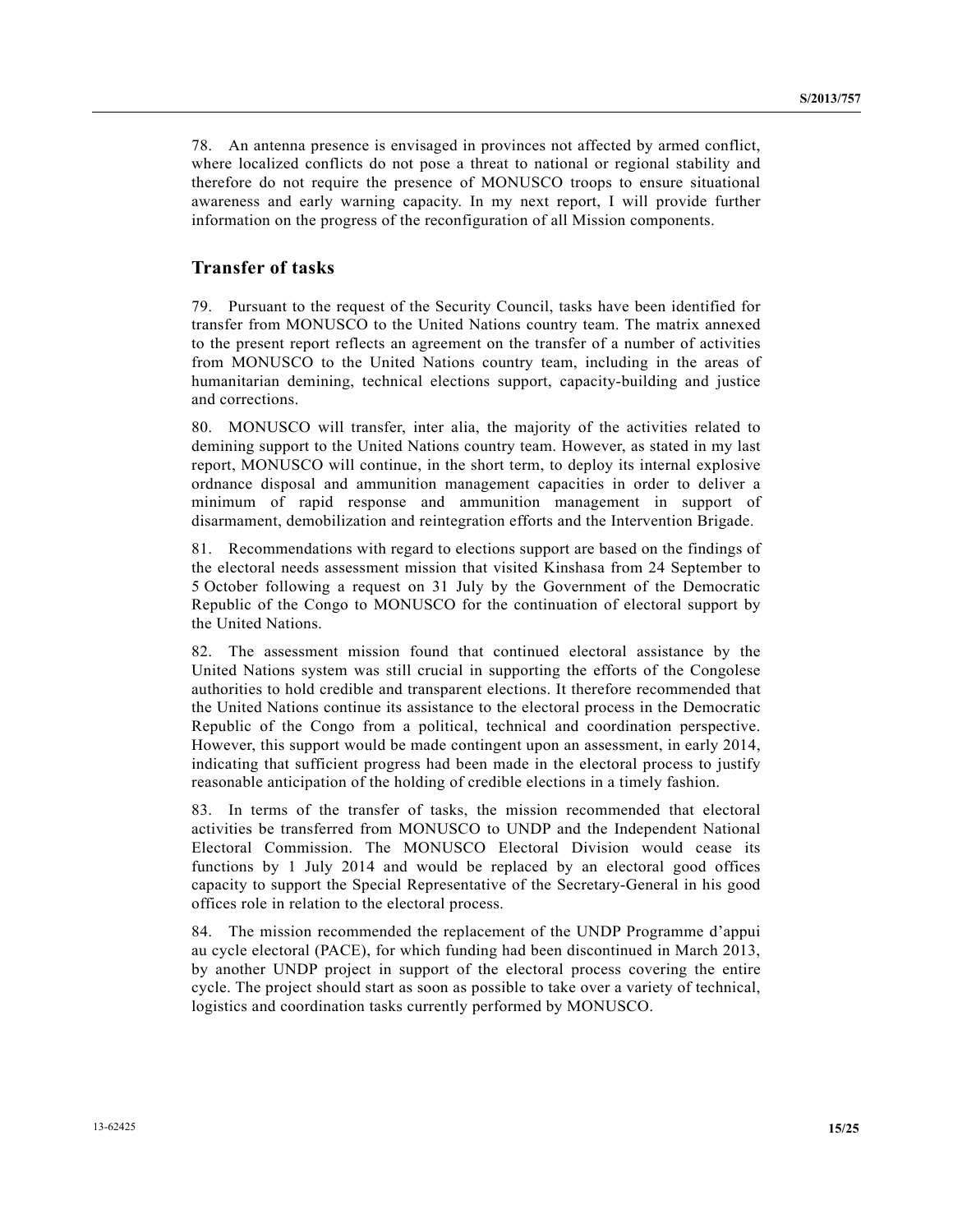85. The mission also recommended that MONUSCO transfer to the Independent National Electoral Commission by 1 July 2014 its electoral tasks in the areas of outreach, communication and public information, civic education, training, planning and mapping.

86. On 25 September, MONUSCO informed the Government by letter about the ongoing process. The establishment of a joint Government-United Nations transfer task force has been proposed. The task force would identify additional tasks that could be transferred to the Government.

87. The country team and MONUSCO plan to conduct a strategic capacity assessment to determine more exact transfer costing implications and resource gaps with a view to developing a resource mobilization plan.

## **Risk analysis and mitigation**

88. In order for the United Nations country team to take on MONUSCO tasks, it will need to have the appropriate resources and capacities. The lack of resources and capacities to implement those tasks is a key challenge faced by the country team. It should also be noted that the resources and capacities available to the country team will never even approximate those available to peacekeeping operations, in terms either of staffing levels or of logistical and administrative support. Moreover, United Nations partners are heavily dependent on the Mission's logistical capacities. A reduced Mission presence in areas not affected by conflict is likely to not only create challenges for the transfer of tasks but also impact programme delivery and increase operational costs for existing country team programmes.

# **VI. Observations**

89. Recent developments in the eastern Democratic Republic of the Congo are positive. I congratulate the Government on the Congolese army's success against the M23. The army fought with courage and determination, demonstrating greater effectiveness and improved conduct. This forced the M23 to renounce its engagement in rebellion and liberate areas it had occupied for over 16 months. It also led hundreds of fighters from other armed groups to surrender.

90. I welcome the conclusion of the Kampala dialogue on 12 December in Nairobi, which was marked by the signing of declarations by the Government of the Democratic Republic of the Congo and the M23 and a final communiqué by Mr. Museveni and Ms. Banda, in their capacities as Chairs of the International Conference on the Great Lakes Region and SADC. This is an important step towards addressing the causes of the conflict in the eastern Democratic Republic of the Congo and ending the suffering of its people. I urge the Government of the Democratic Republic of the Congo and the M23 to begin implementation without delay and honour their respective commitments. The United Nations stands ready to facilitate the implementation process, as needed. I also urge all countries in the subregion to honour their commitments under the Peace, Security and Cooperation Framework to neither harbour nor provide protection of any kind to persons accused of war crimes, crimes against humanity, acts of genocide or acts of aggression, or persons falling under the United Nations sanctions regime.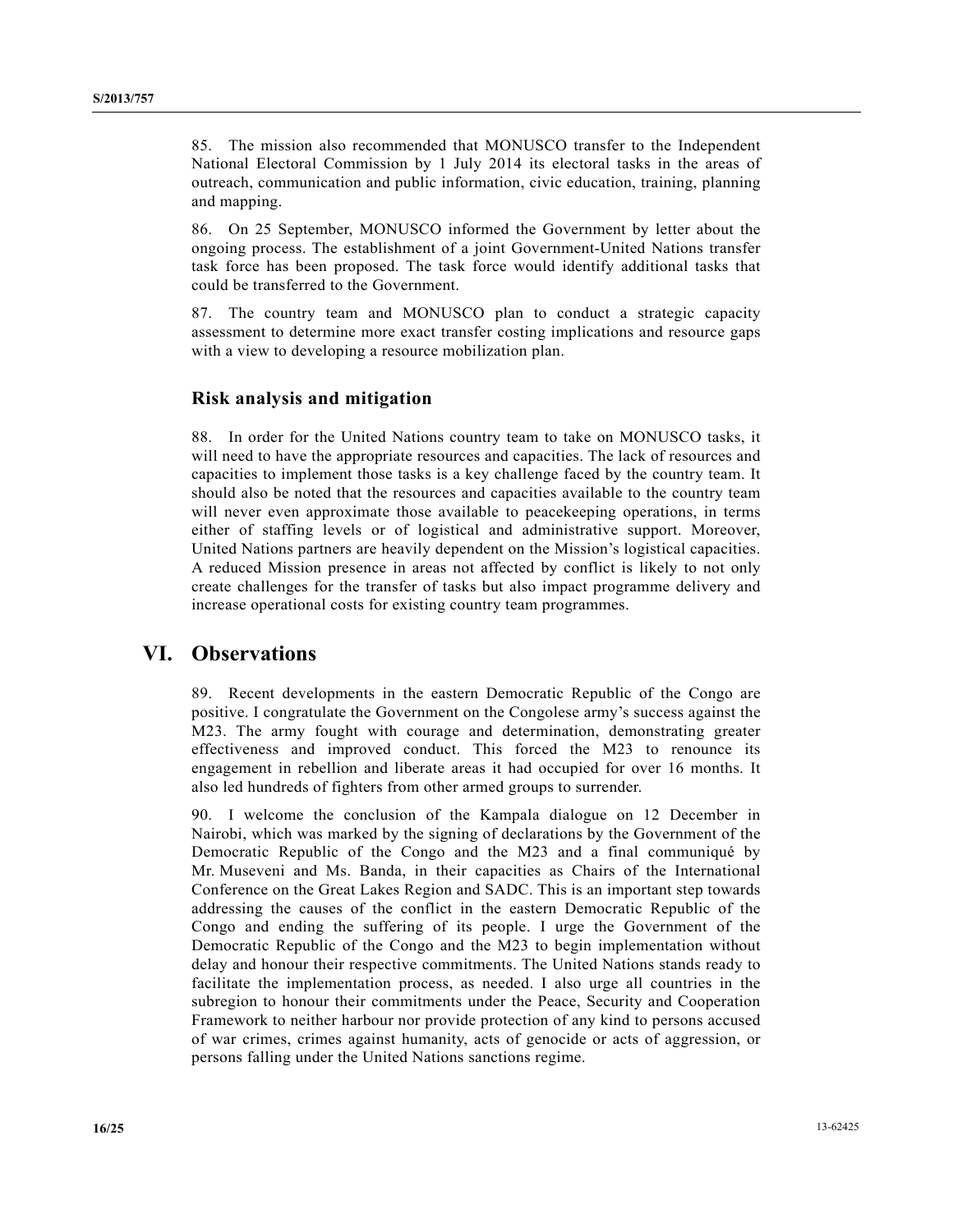91. It is important to now focus on addressing the root causes of conflict in the eastern Democratic Republic of the Congo. I urge all signatories to seize this opportunity to implement their commitments under the Peace, Security and Cooperation Framework to establishing lasting peace and stability in the region.

92. I commend the Government of the Democratic Republic of the Congo for its efforts to swiftly restore State authority in areas previously occupied by the M23. This is critical to prevent other armed groups from exploiting any vacuum. However, more needs to be done if these gains are to be made irreversible. It will be essential to establish a full-fledged disarmament, demobilization and reintegration programme to underpin wider reconstruction efforts, continue to upscale activities to restore State authority and stabilize communities, prepare for the return of refugees and the displaced, and fight impunity for serious crimes. MONUSCO and the United Nations country team will put an added focus on supporting the Government in this regard.

93. We should not forget that other armed groups continue to threaten the eastern Democratic Republic of the Congo. Grave violations of international humanitarian law continue to be committed, including ethnically targeted killings, abductions and rape. I welcome the commitment of the President, Joseph Kabila, to tackling these armed groups. Former fighters will need to be disarmed and demobilized as part of a national programme, while long-term solutions will need to be found with respect to preventing former fighters from taking up arms again.

94. Perpetrators of serious violations of human rights and international humanitarian law must be identified and held accountable. There is no place for the impunity of perpetrators of sexual violence in conflict regardless of their affiliations. While I welcome the recent bringing of charges against 40 soldiers of the Congolese armed forces, I am concerned about the proceedings within this military jurisdiction, which are not in line with international standards regarding the right to a fair trial.

95. I am also encouraged by the Government's continued efforts to fulfil the national commitments of the Democratic Republic of the Congo under the Peace, Security and Cooperation Framework. I encourage Mr. Kabila and the Government to maintain this momentum. Further steps are required to address the root causes of the conflict by advancing key reforms, especially those aimed at bringing about a lasting improvement in security and in the living conditions of the population. The exercise of political will and strong leadership, building on the achievements of the national dialogue, will be required to make this happen.

96. I welcome the progress made to date in furthering the reform of the army and call upon the Government to finalize the draft programmatic law for defence sector reform, which will provide the framework for this important process. The swift creation of a rapid reaction force, which will gradually take over some of the responsibilities of MONUSCO for security and protection of civilians, remains an essential priority.

97. Recent developments have proved that the MONUSCO Intervention Brigade is an effective tool within the framework of a broader political strategy. It played an important role in the success of the Congolese armed forces-led operations against the M23. However, this would not have been possible without the robust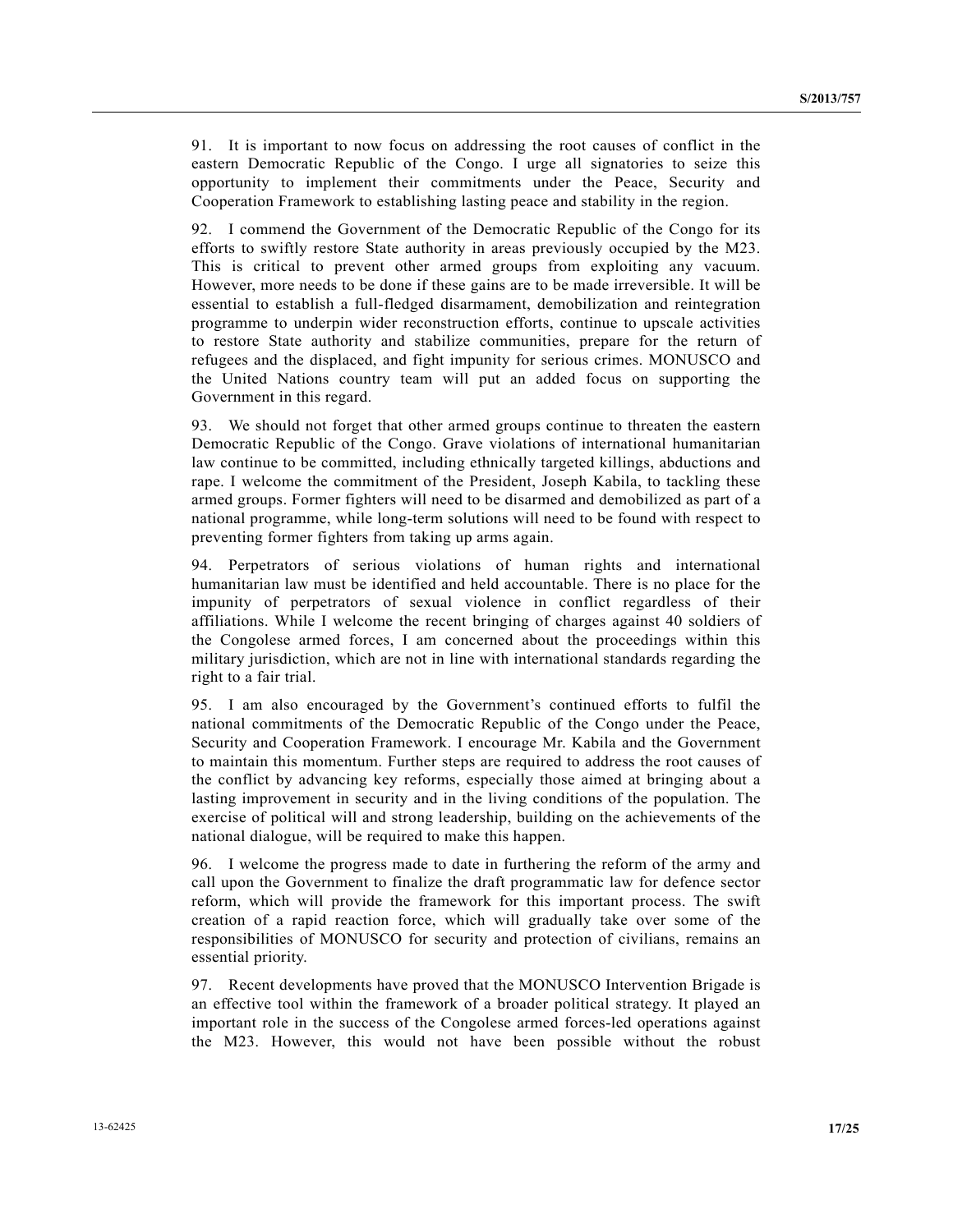engagement of the entire MONUSCO Force, and the Mission as a whole, in the effort to protect civilians.

98. MONUSCO and the United Nations country team have identified a number of tasks to be transferred from one to the other. This will allow MONUSCO to focus on its core responsibilities. Chief among these are the protection of civilians and the Mission's good offices role in supporting the Government in the implementation of its national commitments under the Peace, Security and Cooperation Framework. The transfer of tasks will occur gradually so as to ensure the full support and buy-in of all stakeholders involved. The United Nations country team will need capacities and resources to implement these new tasks. I call upon the international community to address any gaps.

99. I wish to pay tribute to the unflagging efforts of my Special Representative for the Democratic Republic of the Congo and Head of MONUSCO, Martin Kobler, and my Special Envoy for the Great Lakes Region, Mary Robinson, along with the other regional envoys, the Southern African Development Community and the International Conference on the Great Lakes Region, in support of the peace process. I would also like to extend my thanks to all the personnel of MONUSCO and the United Nations country team for their tireless efforts, bravery and determination under very challenging circumstances. I wish to pay particular tribute to the Tanzanian contingent, which lost one peacekeeper while protecting civilians in Kiwanja on 28 October. My appreciation also extends to all the countries contributing troops and police to MONUSCO, to donor countries and to the regional and multilateral organizations and non-governmental organizations that have continued to provide invaluable support to the Democratic Republic of the Congo.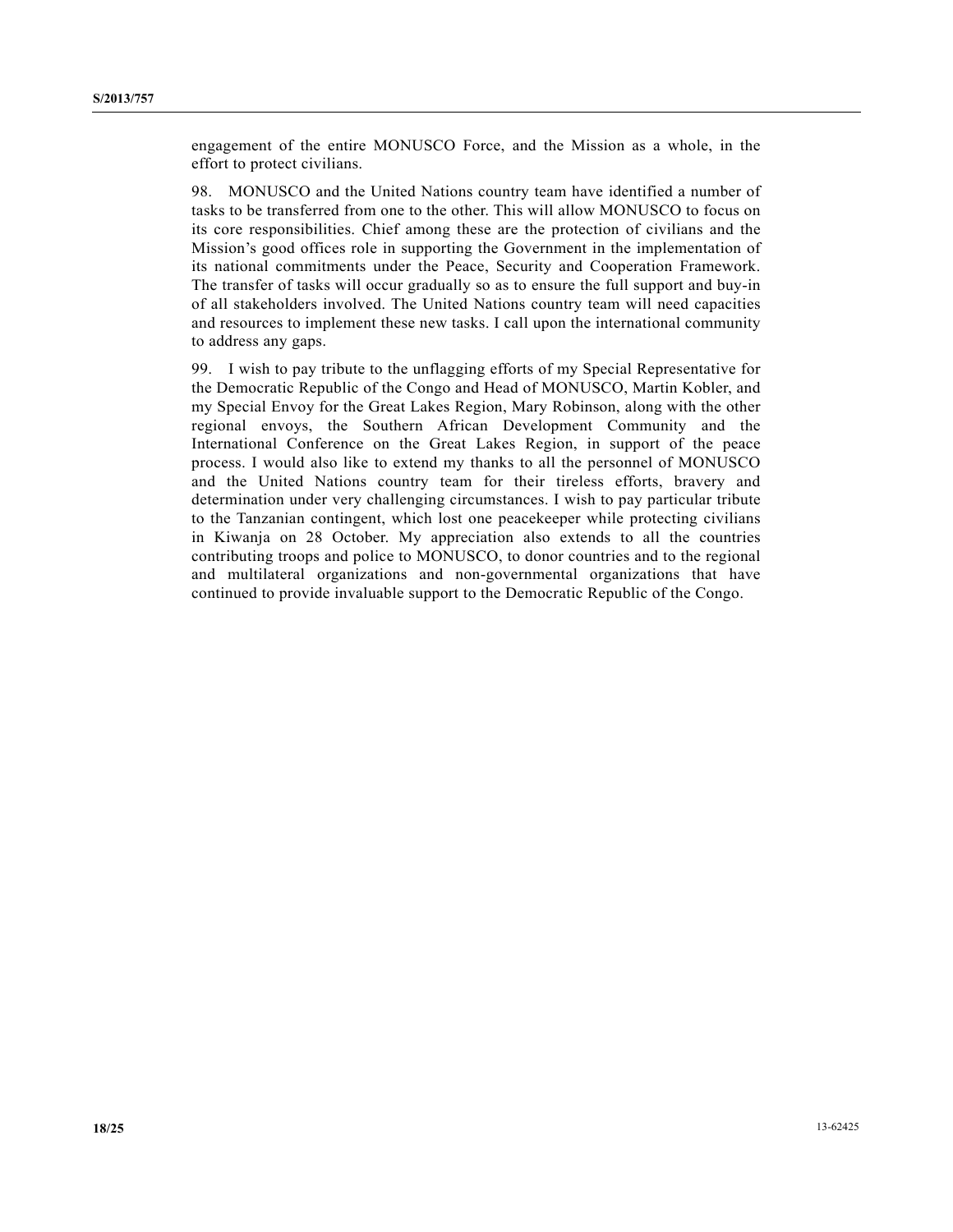|                          |                                        |                                                                                                                                                                                                                                                                |                                        |                         | Time frame for<br>handover |                                                                                                                                                                                                                                                                                                                                                                                                                                                                                                                                                       |
|--------------------------|----------------------------------------|----------------------------------------------------------------------------------------------------------------------------------------------------------------------------------------------------------------------------------------------------------------|----------------------------------------|-------------------------|----------------------------|-------------------------------------------------------------------------------------------------------------------------------------------------------------------------------------------------------------------------------------------------------------------------------------------------------------------------------------------------------------------------------------------------------------------------------------------------------------------------------------------------------------------------------------------------------|
|                          | MONUSCO goals                          | Tasks to be transferred to the United Nations<br>country team                                                                                                                                                                                                  | Tasks assumed by Current status        |                         | 2015<br>2014               | Process of transfer                                                                                                                                                                                                                                                                                                                                                                                                                                                                                                                                   |
|                          | Protection of civilians                |                                                                                                                                                                                                                                                                |                                        |                         |                            |                                                                                                                                                                                                                                                                                                                                                                                                                                                                                                                                                       |
| $\overline{\phantom{0}}$ | Human rights                           | awareness-raising for<br>Human rights training, institution-<br>including national<br>security forces<br>State actors, i<br>building and                                                                                                                       | <b>OHCHR</b>                           | completed<br>Transfer   |                            | Activities are being implemented<br>Congo with the financial support<br>Human Rights Office in the<br>Democratic Republic of the<br>by the United Nations Joint<br>of OHCHR/Geneva                                                                                                                                                                                                                                                                                                                                                                    |
| $\overline{c}$           | by armed conflict<br>Children affected | implementation of the Action Plan to<br>rights violations in areas not affected<br>prevent and stop recruitment and use<br>groups as well as other grave child<br>e Government in the<br>of children by armed forces and<br>by armed conflict<br>Support of th | <b>UNICEF</b>                          | Transfer to<br>commence | X                          | coordination activities in support<br>affected by conflict to UNICEF<br>of the Action Plan in areas not<br>MONUSCO will transfer                                                                                                                                                                                                                                                                                                                                                                                                                      |
| ن<br>19/25               | Sexual violence                        | Coordination of the national strategy<br>areas not affected by armed conflict<br>to combat gender-based violence in                                                                                                                                            | UN-Women,<br>UNICEF,<br>UNFPA,<br>UNDP | Transfer<br>ongoing     | X                          | The transfer of this task is under<br>combat sexual and gender-based<br>arrangements and disbursement<br>Government of the Democratic<br>project to support coordination<br>of funds for this project. In the<br>steps include finalizing, in the<br>continues to provide technical<br>between UN-Women and the<br>Republic of the Congo. Next<br>and information technology<br>completed in June 2014. A<br>way and is expected to be<br>of the national strategy to<br>violence has been signed<br>first quarter of 2014, the<br>meantime, UN-Women |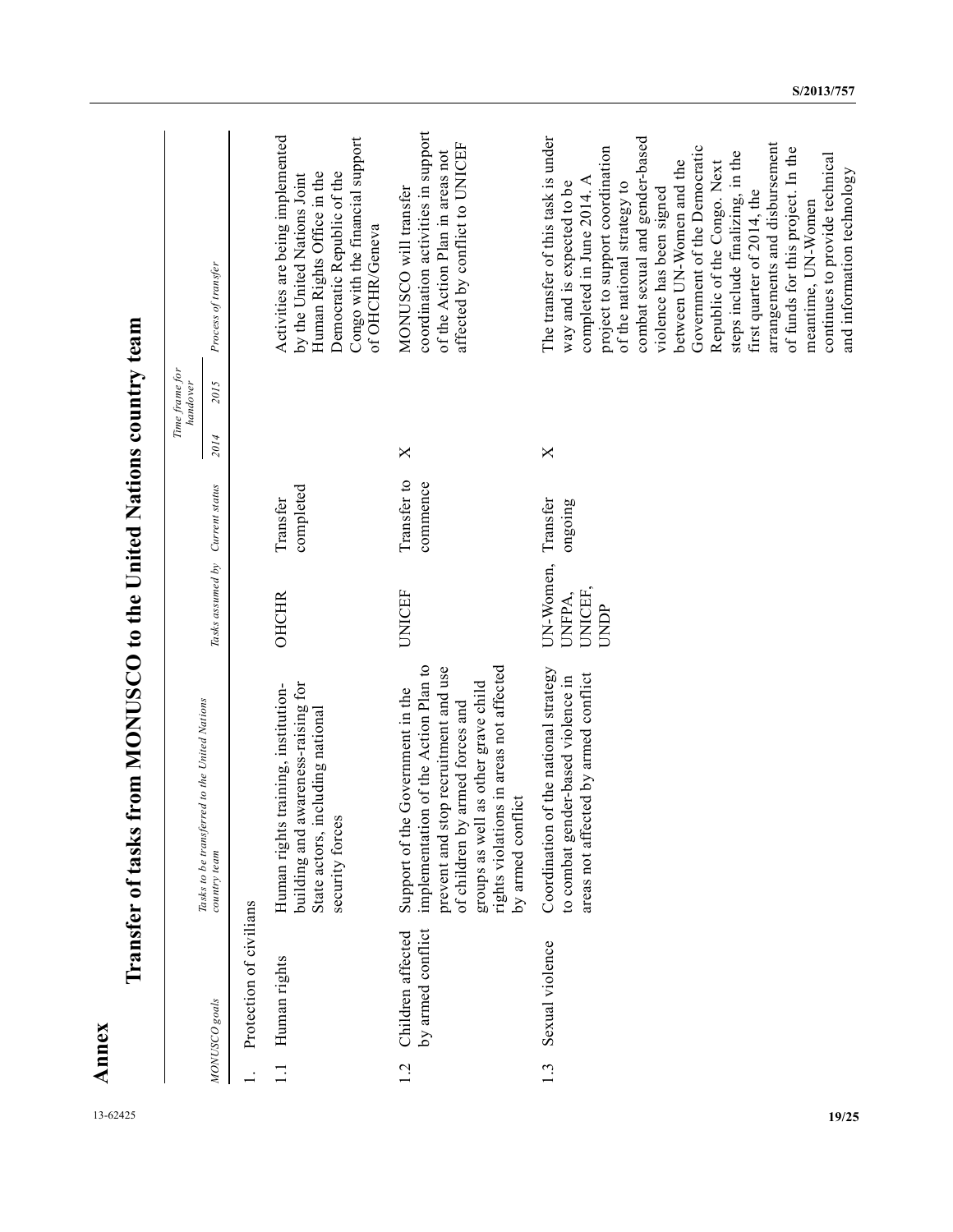| 20/25    |                    |                        | Tasks to be transferred to the United Nations                                                                                                 |                                 |                     |      | Time frame for<br>handover |                                                                                                                                                                                                                                                                                                                          |
|----------|--------------------|------------------------|-----------------------------------------------------------------------------------------------------------------------------------------------|---------------------------------|---------------------|------|----------------------------|--------------------------------------------------------------------------------------------------------------------------------------------------------------------------------------------------------------------------------------------------------------------------------------------------------------------------|
|          | MONUSCO goals      |                        | country team                                                                                                                                  | Tasks assumed by Current status |                     | 2014 | 2015                       | Process of transfer                                                                                                                                                                                                                                                                                                      |
|          |                    |                        |                                                                                                                                               |                                 |                     |      |                            | where UN-Women is not present<br>Gender Affairs in relation to the<br>gender-based violence (SGBV)-<br>related activities. UNICEF and<br>equipment) to the Ministry of<br>support (computers and other<br>coordination support in areas<br>coordination of sexual and<br>at the provincial levels<br>UNFPA are providing |
|          | Mine action<br>1.4 |                        | (a) Humanitarian demining                                                                                                                     | <b>UNMAS</b>                    | Transfer<br>ongoing | X    |                            | and is expected to be completed<br>tasks to UNMAS is under way<br>The transfer of all demining                                                                                                                                                                                                                           |
|          |                    |                        | populations in areas not affected<br>(b) Risk education for children and<br>conflict<br>by armed                                              | <b>UNMAS</b>                    | Transfer<br>ongoing | X    |                            | victims is being handed over to<br>by June 2014. Assistance to<br>mine/unexploded ordnance<br>both UNMAS and WHO                                                                                                                                                                                                         |
|          |                    |                        | ordnance victims through medical<br>(c) Assistance to mine/unexploded<br>support and socioeconomic<br>reintegration programmes                | UNMAS,<br><b>WHO</b>            | Transfer<br>ongoing | X    |                            |                                                                                                                                                                                                                                                                                                                          |
|          |                    | $\widehat{\mathbf{d}}$ | Convention obligations<br>compliance with Anti-Personnel<br>Support to the Government for<br>Mine Ban                                         | <b>UNMAS</b>                    | Transfer<br>ongoing | X    |                            |                                                                                                                                                                                                                                                                                                                          |
|          |                    | $\widehat{e}$          | Support of implementation of the<br>National Strategic Plan on Mine<br>activities to national institutions<br>Action (2011) and transition of | <b>UNMAS</b>                    | Transfer<br>ongoing | X    |                            |                                                                                                                                                                                                                                                                                                                          |
|          |                    | $\oplus$               | Support of the implementation<br>national authorities<br>of the 2012 national capacity<br>development plan for mine<br>action by              | <b>UNMAS</b>                    | Transfer<br>ongoing | X    |                            |                                                                                                                                                                                                                                                                                                                          |
| 13-62425 |                    |                        |                                                                                                                                               |                                 |                     |      |                            |                                                                                                                                                                                                                                                                                                                          |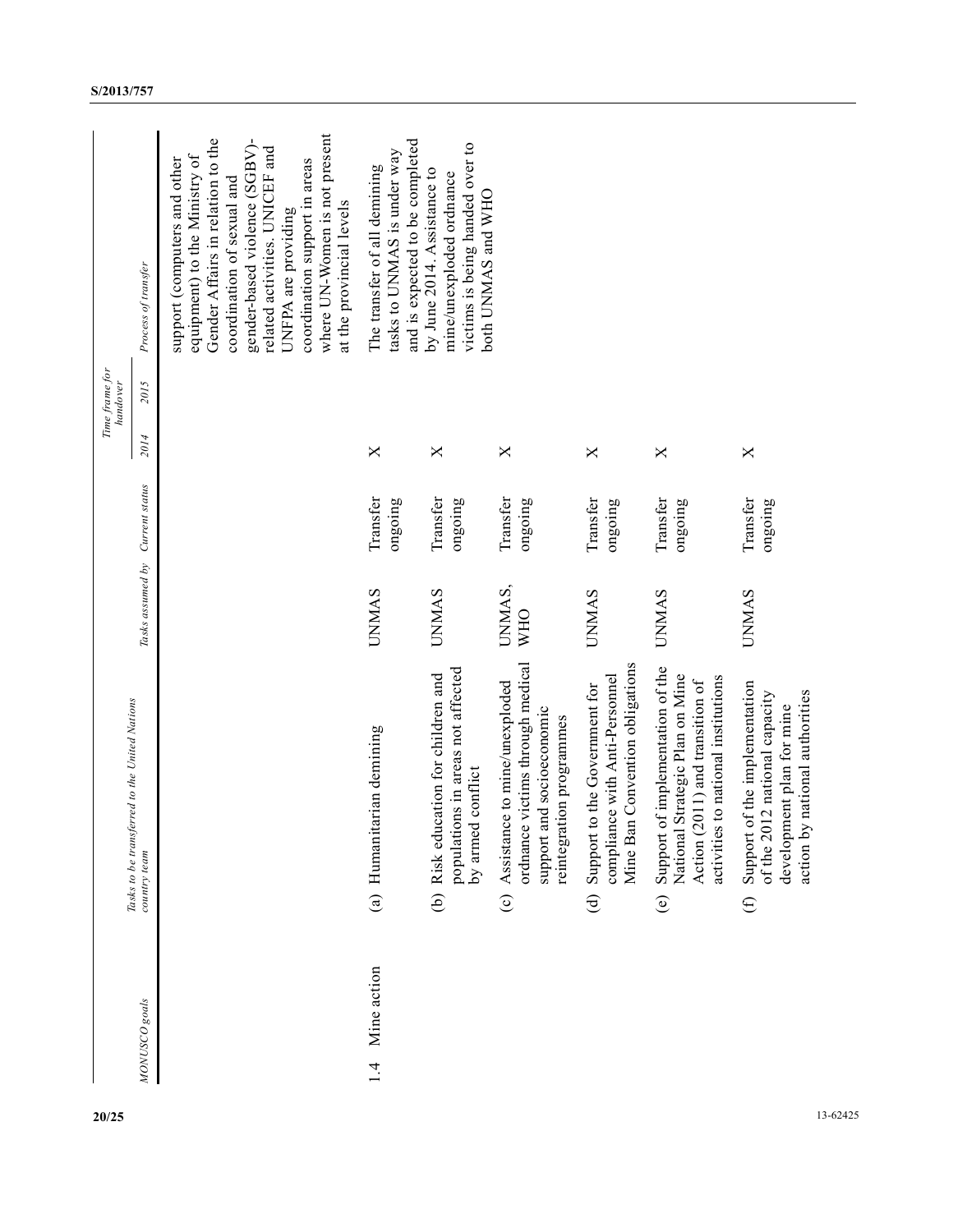| 13-62425 |                          |               |                                                                                                                                                                                           |                                 |                       |      | Time frame for<br>handover |                                                                                                                                                                                                                                                                                                                                                                                                                      |
|----------|--------------------------|---------------|-------------------------------------------------------------------------------------------------------------------------------------------------------------------------------------------|---------------------------------|-----------------------|------|----------------------------|----------------------------------------------------------------------------------------------------------------------------------------------------------------------------------------------------------------------------------------------------------------------------------------------------------------------------------------------------------------------------------------------------------------------|
|          |                          | MONUSCO goals | Tasks to be transferred to the United Nations<br>country team                                                                                                                             | Tasks assumed by                | Current status        | 2014 | 2015                       | Process of transfer                                                                                                                                                                                                                                                                                                                                                                                                  |
|          | $\overline{\mathcal{C}}$ | Stabilization |                                                                                                                                                                                           |                                 |                       |      |                            |                                                                                                                                                                                                                                                                                                                                                                                                                      |
|          | 2.1                      | Justice       | record-keeping and management<br>corrections officials on criminal<br>in areas not affected by armed<br>law and procedures, court<br>Training of justice and<br>conflict<br>$\widehat{a}$ | UNHCR,<br><b>UNODC</b><br>UNDP, | Transfer<br>ongoing   | X    |                            | UNHCR will perform these tasks<br>activities in areas not affected by<br>through enhancing their ongoing<br>armed conflict, through UNDAF<br>provinces in which this task will<br>process of determining the first<br>The transfer of these tasks has<br>be handed over. The handover<br>concerned agencies are in the<br>process will be completed by<br>2013-2017. MONUSCO and<br>commenced. UNDP and<br>June 2014 |
|          |                          |               | joint justice assessment missions<br>(b) Participation in and support for<br>evaluate justice institutions<br>located outside provincial<br>with national partners to<br>capitals         | UNDP                            | Transfer<br>ongoing   |      | X                          | initiative in the east, with a view<br>to transferring it to UNDP in<br>collaborate closely on this<br>MONUSCO and UNDP<br>2015                                                                                                                                                                                                                                                                                      |
|          |                          |               | Judicial mapping and monitoring<br>of the division of responsibilities<br>of actors in the sector<br>$\odot$                                                                              | <b>UNDP</b>                     | Transfer<br>ongoing   |      | X                          | to determine in which provinces<br>Nations country team members<br>this task will be handed over<br>MONUSCO and the United<br>Next steps will be for                                                                                                                                                                                                                                                                 |
|          |                          |               | courts in conflict-affected areas<br>Support for organizing mobile<br>$\widehat{\mathbf{d}}$                                                                                              | OHCHR,<br>UNHCR,<br>UNDP        | completed<br>Transfer |      |                            | Both OHCHR and UNHCR are<br>supporting the organization of<br>mobile courts on an ongoing<br>conflict, as part of the fight<br>basis in areas affected by<br>against impunity                                                                                                                                                                                                                                        |
| 21/25    |                          |               |                                                                                                                                                                                           |                                 |                       |      |                            |                                                                                                                                                                                                                                                                                                                                                                                                                      |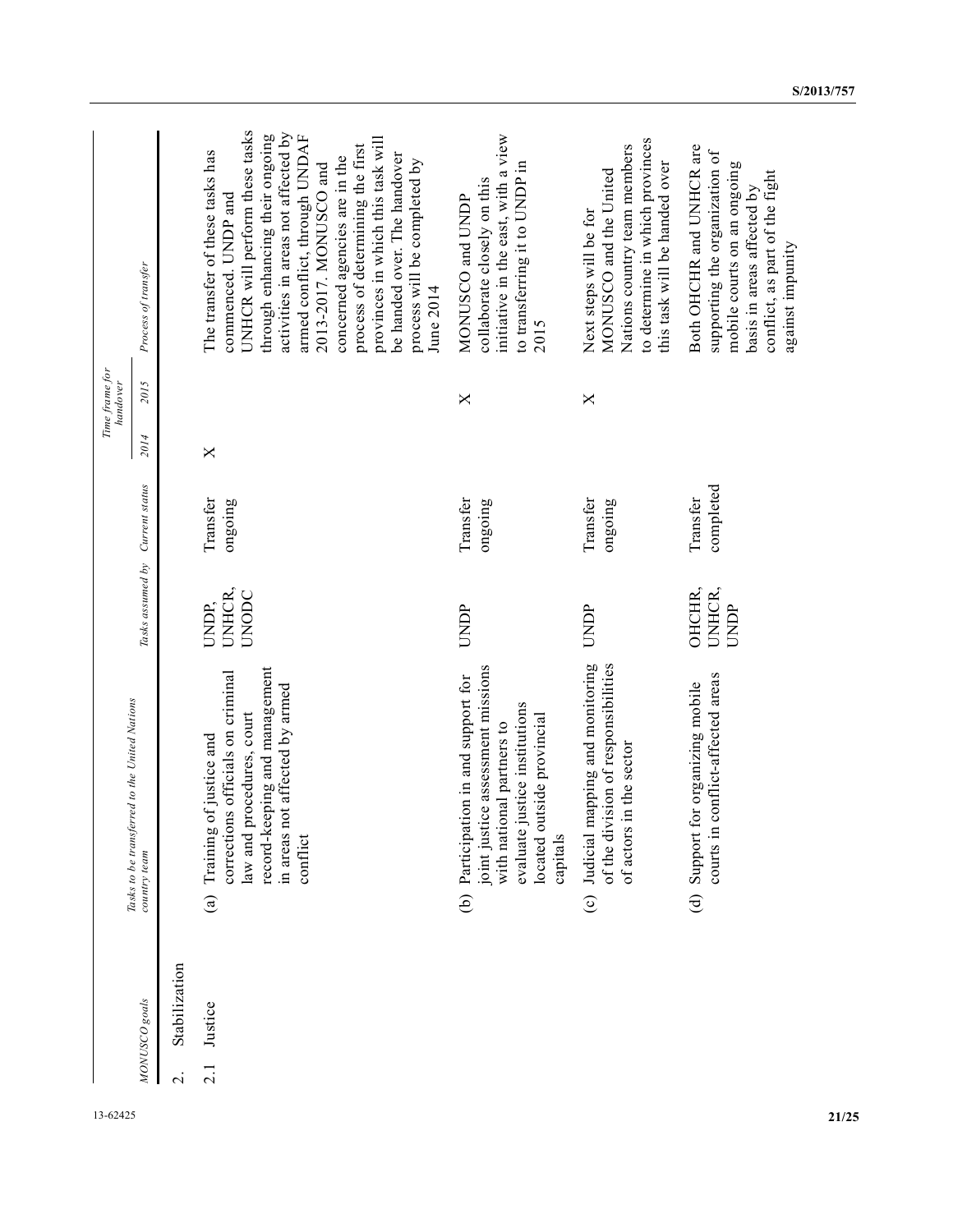|                            | Process of transfer                                           | Activities are being implemented<br>Republic of the Congo as part of<br>under the justice for children<br>system in the Democratic<br>The task has been fully<br>transferred to UNICEF.<br>justice reform        | transferred to UNICEF. Activities<br>are being implemented under the<br>justice for children system in the<br>Congo as part of justice reform<br>Democratic Republic of the<br>The task has been fully | Fizi, Goma and Masisi, in South<br>in the process of sharing its data<br>and North Kivu. MONUSCO is<br>infrastructure, maintenance and<br>UNDP has collaborated closely<br>building prisons in Bunyakiri,<br>capacity needs, with UNDP,<br>with IOM and UNOPS on<br>on prisons, including<br>UNOPS and IOM | with UNDP and IOM to monitor<br>mine sites by multi-stakeholders<br>the security and implementation<br>MONUSCO is working closely<br>validation and certification of<br>Congo, and establish mineral<br>Democratic Republic of the<br>of traceability strategies in<br>of the Government of the<br>mining sites, support the<br>trading centres |          |
|----------------------------|---------------------------------------------------------------|------------------------------------------------------------------------------------------------------------------------------------------------------------------------------------------------------------------|--------------------------------------------------------------------------------------------------------------------------------------------------------------------------------------------------------|------------------------------------------------------------------------------------------------------------------------------------------------------------------------------------------------------------------------------------------------------------------------------------------------------------|-------------------------------------------------------------------------------------------------------------------------------------------------------------------------------------------------------------------------------------------------------------------------------------------------------------------------------------------------|----------|
| Time frame for<br>handover | 2015                                                          |                                                                                                                                                                                                                  |                                                                                                                                                                                                        |                                                                                                                                                                                                                                                                                                            | ×                                                                                                                                                                                                                                                                                                                                               |          |
|                            | 2014                                                          |                                                                                                                                                                                                                  |                                                                                                                                                                                                        | X                                                                                                                                                                                                                                                                                                          |                                                                                                                                                                                                                                                                                                                                                 |          |
|                            | Current status                                                | completed<br>Transfer                                                                                                                                                                                            | completed<br>Transfer                                                                                                                                                                                  | Transfer<br>ongoing                                                                                                                                                                                                                                                                                        | Transfer to<br>start                                                                                                                                                                                                                                                                                                                            |          |
|                            | Tasks assumed by                                              | UNICEF                                                                                                                                                                                                           | <b>UNICEF</b>                                                                                                                                                                                          | UNOPS,<br>UNDP/<br><b>NOI</b>                                                                                                                                                                                                                                                                              | UNDP,<br><b>NOI</b>                                                                                                                                                                                                                                                                                                                             |          |
|                            | Tasks to be transferred to the United Nations<br>country team | that children in conflict with the<br>Congolese child protection laws<br>law are treated according to the<br>(e) Justice for children: ensuring<br>(2009) and transferred to the<br>competent judicial authority | obligations of the State to ensure<br>Government and advocacy<br>g standards and<br>the rights of juveniles in<br>advice to the<br>Technical<br>concernin<br>detention<br>$\mathbf{a}$                 | (b) Rehabilitation and construction<br>infrastructures<br>of prison                                                                                                                                                                                                                                        | the mineral supply chain; supporting<br>edures are in place to<br>guarantee effective transparency of<br>Monitoring of mining sites in areas<br>re-established; ensuring that due<br>construction of mineral trading<br>where State authority has been<br>diligence proc<br>centres                                                             |          |
|                            | MONUSCO goals                                                 |                                                                                                                                                                                                                  | Corrections<br>2.2                                                                                                                                                                                     |                                                                                                                                                                                                                                                                                                            | trade of natural<br>Extraction and<br>resources<br>$2.\overline{3}$                                                                                                                                                                                                                                                                             |          |
| 22/25                      |                                                               |                                                                                                                                                                                                                  |                                                                                                                                                                                                        |                                                                                                                                                                                                                                                                                                            |                                                                                                                                                                                                                                                                                                                                                 | 13-62425 |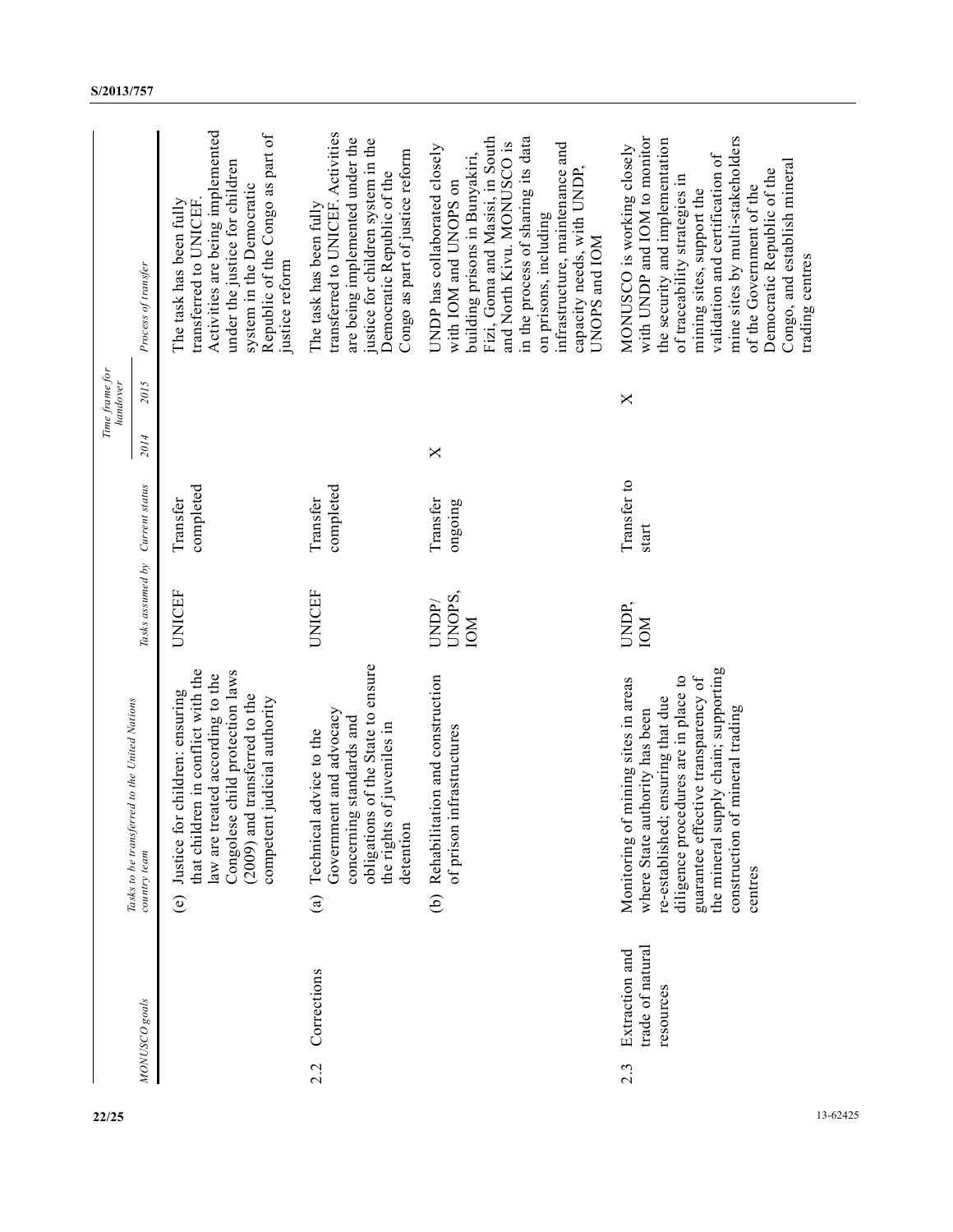| 13-62425 |                      |                         |                                                                                                                                                                                                                                                                                                       |                   |                     | Time frame for<br>handover |      |                                                                                                                                                                                                                                                                                                    |
|----------|----------------------|-------------------------|-------------------------------------------------------------------------------------------------------------------------------------------------------------------------------------------------------------------------------------------------------------------------------------------------------|-------------------|---------------------|----------------------------|------|----------------------------------------------------------------------------------------------------------------------------------------------------------------------------------------------------------------------------------------------------------------------------------------------------|
|          |                      | MONUSCO goals           | Tasks to be transferred to the United Nations<br>country team                                                                                                                                                                                                                                         | Tasks assumed by  | Current status      | 2014                       | 2015 | Process of transfer                                                                                                                                                                                                                                                                                |
|          |                      |                         |                                                                                                                                                                                                                                                                                                       |                   |                     |                            |      | MONUSCO will be held in early<br>plan so as to ensure progressive<br>which should be completed by<br>2014 to finalize the handover<br>A meeting between IOM and<br>monthly reports on activities<br>transfer of responsibilities,<br>July 2014. IOM will issue                                     |
|          | $\dot{\mathfrak{c}}$ |                         | Democratic institutions/governance                                                                                                                                                                                                                                                                    |                   |                     |                            |      |                                                                                                                                                                                                                                                                                                    |
|          | $\overline{3.1}$     | assistance<br>Electoral | Independent National Electoral<br>communications with national<br>procedures and materials for<br>Commission (INEC) staff in<br>Capacity development for<br>and international partners<br>staff recruitment, and for<br>preparation of training<br>coordination and<br>$\binom{a}{b}$                 | UN-Women<br>UNDP. | Transfer<br>ongoing | X                          |      | offices capacity. Since April, the<br>number of MONUSCO electoral<br>Division will cease its functions<br>reduced: as at 5 December, out<br>of the 106 budgeted positions,<br>replaced by an electoral good<br>staff has been progressively<br>by 1 July 2014 and will be<br>The MONUSCO Electoral |
|          |                      |                         | and conceptual support<br>software development; support to<br>to Centre national de traitement<br>for the management of relevant<br>information technology needs<br>INEC with regard to overall<br>technology procedures and<br>databases, information<br>and equipment<br>Technical<br>$\widehat{e}$ | <b>UNDP</b>       | Transfer<br>ongoing | ×                          |      | The staff will be further reduced<br>Technical electoral tasks will be<br>to 13 positions by 30 June 2014<br>only 71 remained encumbered.<br>participating in the drafting of<br>progressively transferred to<br>established. UN-Women is<br>INEC and to a new UNDP<br>project as soon as it is    |
|          |                      |                         | Capacity-building of INEC staff<br>INEC staff, Ministry of Justice<br>in external relations and legal<br>affairs; capacity-building for<br>election dispute proceedings<br>officials and judiciary on<br>$\odot$                                                                                      | <b>UNDP</b>       | Transfer<br>ongoing | ×                          |      | the new UNDP project                                                                                                                                                                                                                                                                               |
| 23/25    |                      |                         |                                                                                                                                                                                                                                                                                                       |                   |                     |                            |      |                                                                                                                                                                                                                                                                                                    |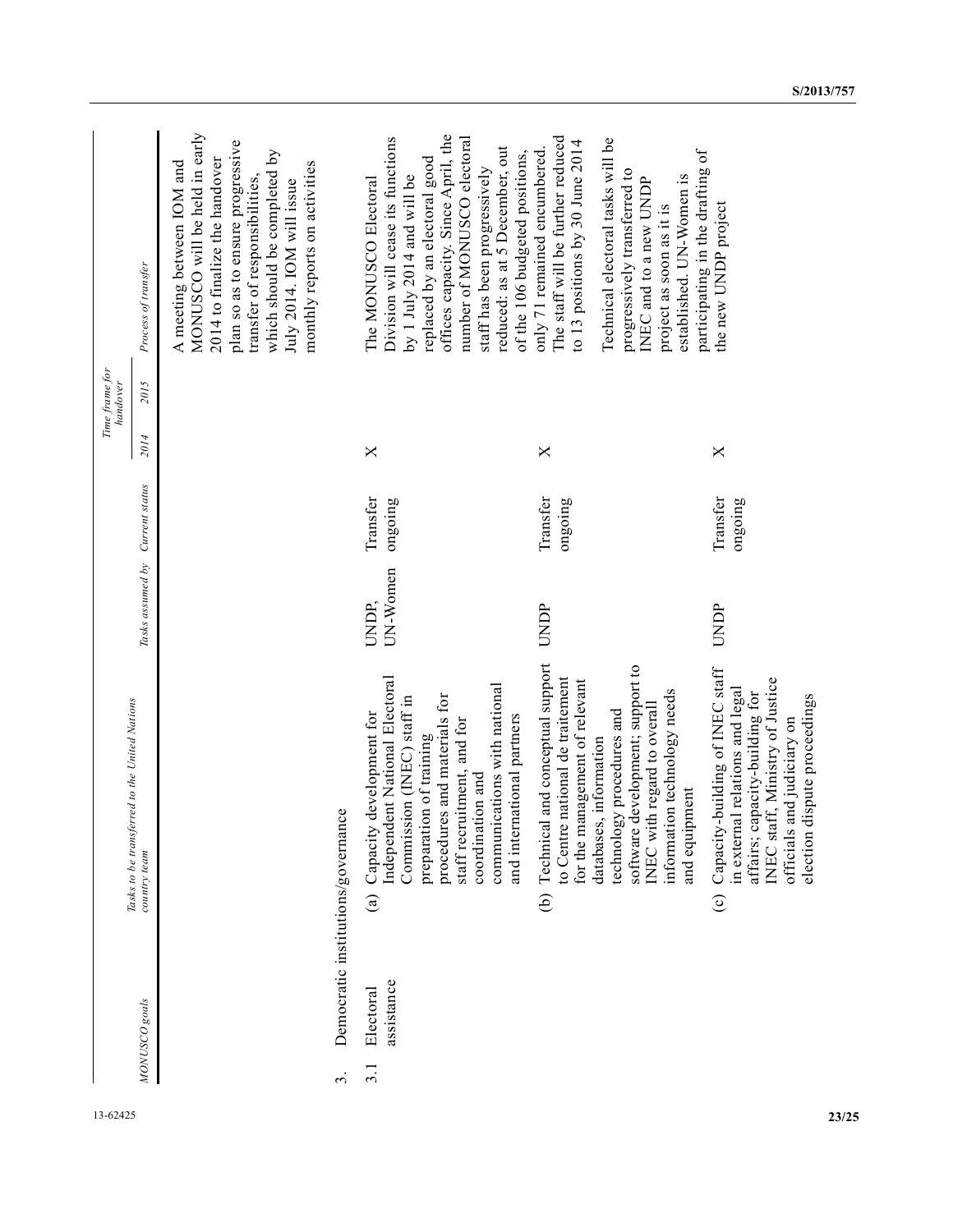| Time frame for<br>handover | Process of transfer<br>2015                                   | presented by INEC to partners in<br>UNDP/INEC project proposal,<br>which is scheduled to be<br>finalization of the draft<br>Next steps include the | January                                                                          |                                                                                          | presence of MONUSCO in the<br>engage in capacity-building to<br>Under the lead of UNDP, the<br>participating agencies will<br>complement the antenna<br>provincial capitals | step is to develop a detailed plan<br>strengthening collaboration with<br>transfer and the immediate next<br>governance. The other agencies<br>civil society, including youth<br>women's empowerment and<br>provincial level. UNDP and<br>within their mandated areas<br>MONUSCO and the United<br>initiated discussions on the<br>organizations, on dialogue,<br>Nations country team have<br>conduct ongoing activities<br>for the handover at the<br>UNICEF are further |                               |
|----------------------------|---------------------------------------------------------------|----------------------------------------------------------------------------------------------------------------------------------------------------|----------------------------------------------------------------------------------|------------------------------------------------------------------------------------------|-----------------------------------------------------------------------------------------------------------------------------------------------------------------------------|----------------------------------------------------------------------------------------------------------------------------------------------------------------------------------------------------------------------------------------------------------------------------------------------------------------------------------------------------------------------------------------------------------------------------------------------------------------------------|-------------------------------|
|                            | 2014                                                          | ×                                                                                                                                                  | X                                                                                | $\times$                                                                                 | $\times$                                                                                                                                                                    | X                                                                                                                                                                                                                                                                                                                                                                                                                                                                          |                               |
|                            |                                                               | Transfer<br>ongoing                                                                                                                                | Transfer<br>ongoing                                                              | Transfer<br>ongoing                                                                      | Transfer<br>ongoing                                                                                                                                                         | Transfer<br>ongoing                                                                                                                                                                                                                                                                                                                                                                                                                                                        |                               |
|                            | Tasks assumed by Current status                               | <b>UNESCO</b><br>UNICEF,<br>UNDP,                                                                                                                  | UNOPS,<br>UNDP,<br><b>NOI</b>                                                    | UNOPS,<br>UNDP,<br><b>NOI</b>                                                            | UN-Habitat,<br>UNICEF,<br>UNHCR.<br>UNDP,<br>FAO                                                                                                                            | UN-Women,<br>WFP, FAO,<br>UNICEF,<br>UNFPA,<br>UNHCR<br>UNDP,                                                                                                                                                                                                                                                                                                                                                                                                              |                               |
|                            | Tasks to be transferred to the United Nations<br>country team | support to INEC in<br>manuals and coordination of<br>education procedures and<br>civic and voter<br>related training<br>preparing<br>(d) Technica  | Technical support to INEC for<br>development of operational<br>tools<br>planning | Operational support to INEC in<br>developing strategies and<br>executing logistics plans | Strengthening of State authority<br>through capacity-building for<br>national and provincial<br>authorities                                                                 | empowerment and governance<br>building for civil<br>ganizations on<br>women's<br>(b) Capacity-<br>society or<br>dialogue,                                                                                                                                                                                                                                                                                                                                                  |                               |
|                            | MONUSCO goals                                                 |                                                                                                                                                    | $\odot$                                                                          | $\bigoplus$                                                                              | $\binom{a}{b}$<br>Consolidation of<br>democracy<br>peace and                                                                                                                |                                                                                                                                                                                                                                                                                                                                                                                                                                                                            | (Footnotes on following page) |
| 24/25                      |                                                               |                                                                                                                                                    |                                                                                  |                                                                                          | 3.2                                                                                                                                                                         |                                                                                                                                                                                                                                                                                                                                                                                                                                                                            | 13-62425                      |